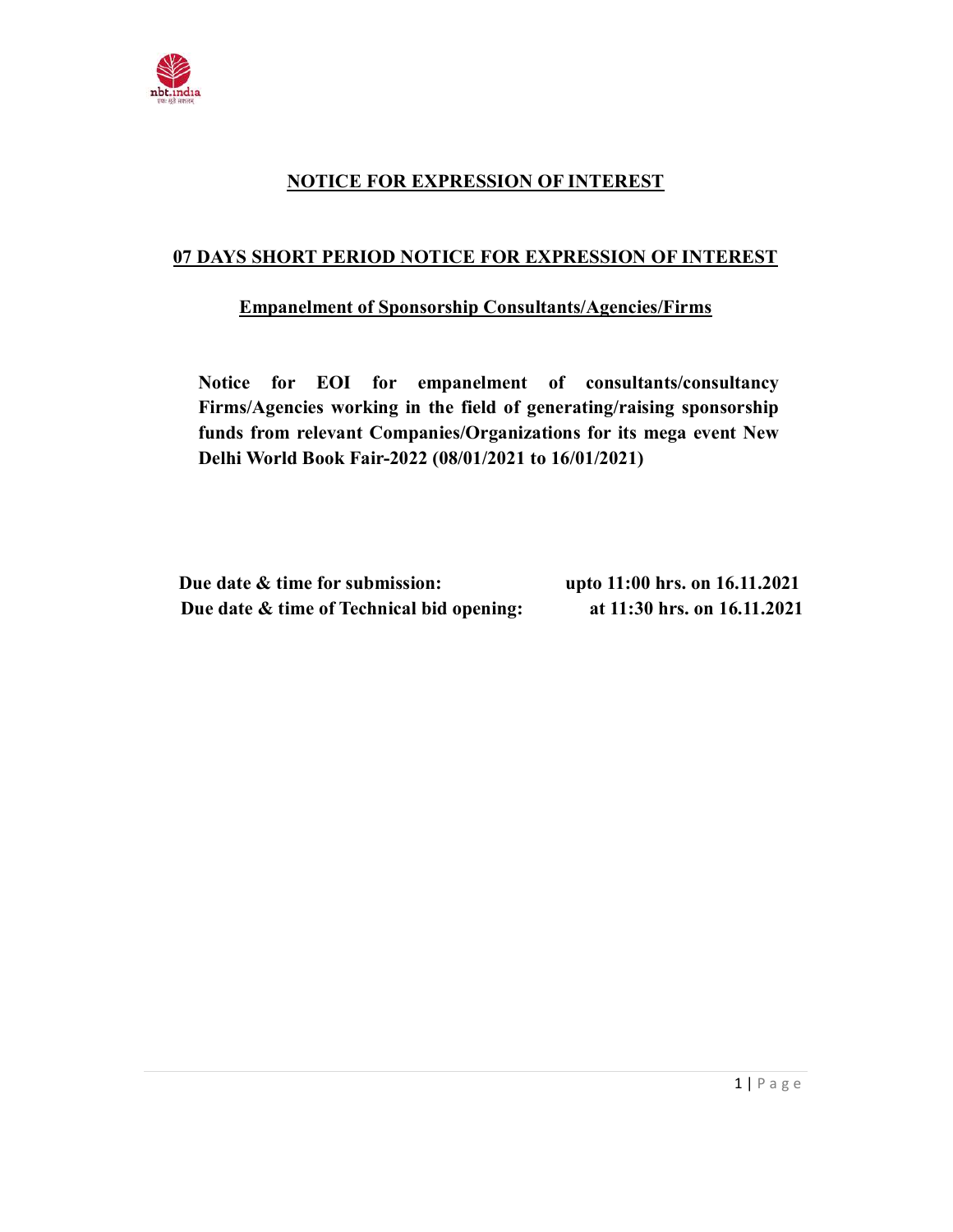

## National Book Trust, India Department of Higher Education Ministry of Education, Government of India

Notice for EOI for empanelment of consultants/consultancy Firms/Agencies working in the field of generating/raising sponsorship funds from relevant Companies/Organizations for its mega event New Delhi World Book Fair-2022 (08/01/2021 to 16/01/2021)

## Important Points to Note

| EOI NO.                           | NBT/Exhibition/NDWBF-2022/SPONS/2021-22                   |
|-----------------------------------|-----------------------------------------------------------|
| <b>EOI INVITED FOR</b>            | Empanelment Of Consultancy Firms/Agencies/Consultants     |
| VALIDITY OF THE BID               | 90 days                                                   |
| PUBLISHING OF EOI DOCUMENTS ON    | 10.11.2021 (11 HRS)                                       |
| <b>WEBSITE</b>                    |                                                           |
| PERIOD OF DOWNLOADING BIDDING     | 16.11.2021                                                |
| <b>DOCUMENT</b>                   |                                                           |
| START DATE & TIME FOR SUBMISSION  | 10.11.2021 (11 HRS)                                       |
| OF BID                            |                                                           |
| END DATE & TIME FOR SUBMISSION OF | 16.11.2021 upto 11:00 Hrs.                                |
| <b>BID</b>                        |                                                           |
| TIME & DATE OF OPENING OF         | 16.11.2021 at 11:30 Hrs.                                  |
| <b>TECHNICAL BID</b>              |                                                           |
| TIME & DATE FOR PRESENTATION      | 16.11.2021 at 10:00 Hrs. (Tentatively)                    |
| TIME & DATE OF OPENING OF         | 16.11.2021 (Tentatively)                                  |
| <b>FINANCIAL BID</b>              |                                                           |
| PLACE OF OPENING OF TECHNICAL BID | NBT, India                                                |
| & FINANCIAL BID                   | Nehru Bhawan, 5 Institutional Area, Phase-II Vasant Kunj, |
|                                   | New Delhi-110 070                                         |
| FOR FURTHER DETAILS PLEASE VISIT  | https://www.nbtindia.gov.in/                              |

 Imranul Haque Deputy Director (Exhibition) NBT, India Vasan Kunj, New Delhi – 110070 Contact No – 011-26707700/779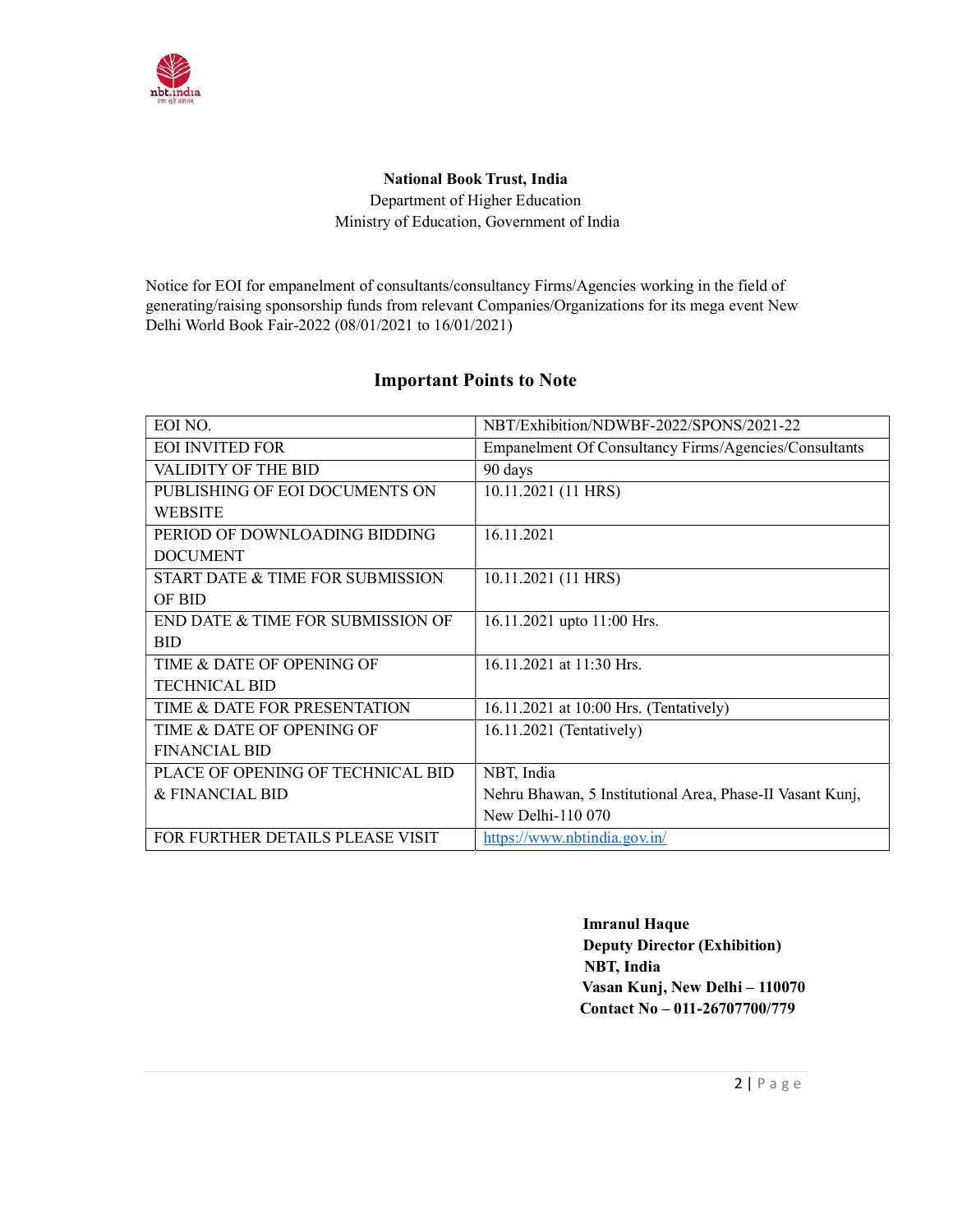

National Book Trust, India Department of Higher Education Ministry of Education, Government of India

Notice for EOI for empanelment of consultants/consultancy Firms/Agencies working in the field of generating/raising sponsorship funds from relevant Companies/Organizations for its mega event New Delhi World Book Fair-2022 (08/01/2021 to 16/01/2021)

### NOTICE INVITING EOI

- 1.1 National Book Trust, India has been established under Societies Registration Act XXI of 1860 fully funded and established by Ministry of Education, Government of India. It is governed by Memorandum of Association Rules" and Regulations (Bye Laws). The objectives of the NBT are to produce and engage the production of good literature in English, Hindi and other Indian Languages and to makes such literature available at moderate prices to the public and to bring out book catalogues arrange book fairs/exhibition and seminars and take all necessary steps to make the people book minded.
- 1.2 The detailed EOI document indicating the scope of work, qualifying requirement, forms and process for submission of proposal for EOI can be obtained from Deputy Director (Exhibition), National Book Trust, India, Nehru Bhawn, 5 Institutional Area Phase-II, Vasant Kunj, New Delhi-110070 OR may be download from NBT official website at www.nbtindia.gov.in on or before 16.11.2021 upto 10:00 Hrs. The proposal may be submitted to the "EOI Box" at the main gate National Book Trust, India, Nehru Bhawan, 5 Institutional Area Phase-II, Vasant Kunj, New Delhi-110070 on or before 16.11.2021 upto 11:00 Hrs. NBT reserves the right to accept or reject any or all the offers at any stage of the process without assigning any reason thereof and no claim/dispute on this aspect shall be entertained.
- 1.3 The EOI document consists of two volumes –Technical Bid and Financial Bid.
- 1.4 The complete EOI document shall be submitted to the office of Deputy Director (Exhibition), National Book Trust, India, Nehru Bhawan, 5 Institutional Area Phase-II, Vasant Kunj, New Delhi-110070, as EOI offer on or before the due date and time of submission.
- 1.5 Bidding is open to all eligible bidders meeting the eligibility criteria as defined in Section-II Volume I Technical Bid and bidders are advised to submit below mention documents to qualify for the award of the contract.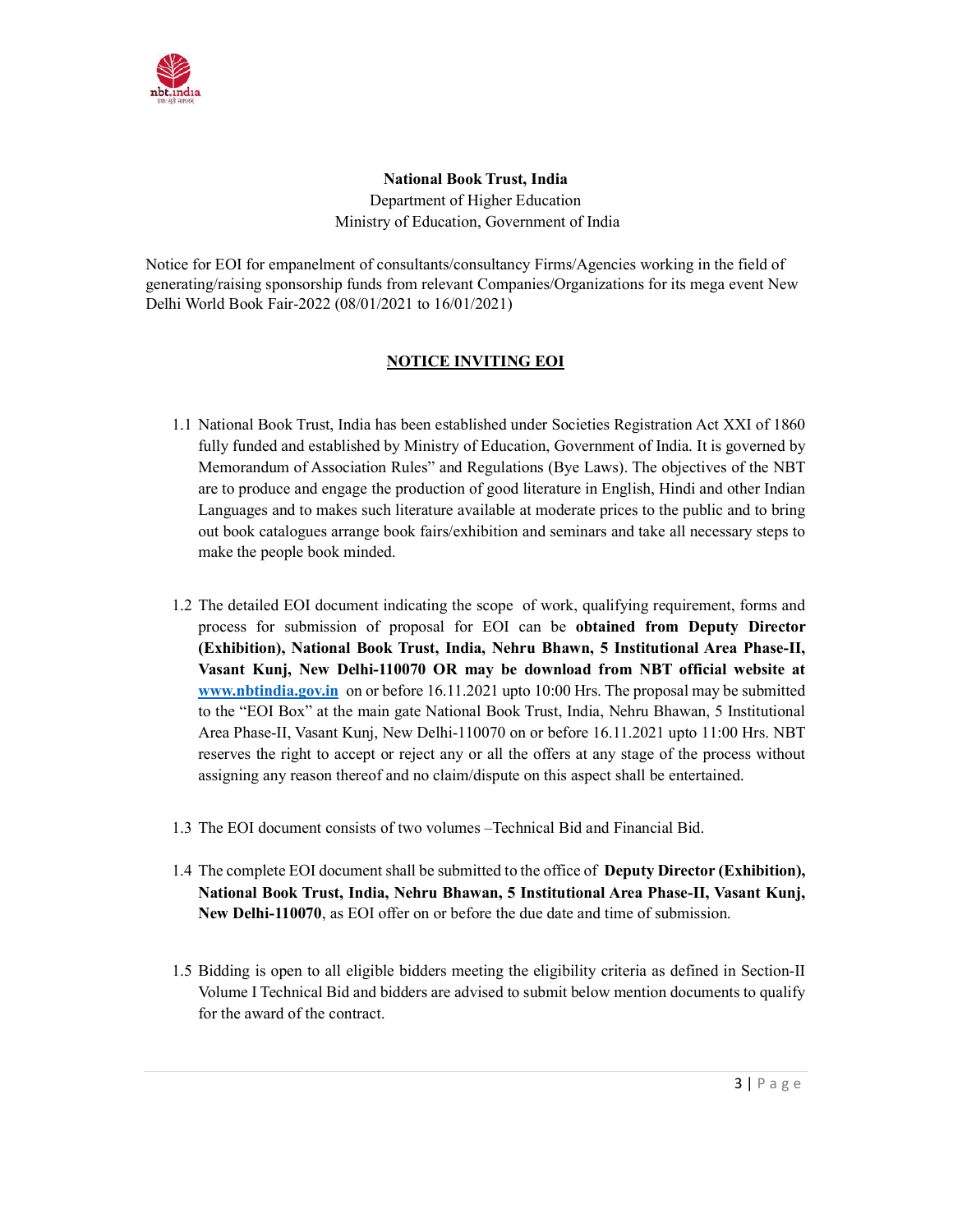

- a. The bidder should submit declaration on Rs. 100/- Stamp Paper stated that the bidder has not been blacklisted/debarred by any Government department/agency / Reserve Bank of India, Nationalized banks, or any Public Sector Unit or any other body recognized by Government of India or facing any case pertaining to fair inquiry.
- b. Self-attested copies all the documents required to meet the eligibility criteria, as per Format- I & Format-III along with relevant documents, in the EOI Document – Technical Bid and shall be submitted.
- c. The EOI shall be submitted in two-cover system. All pages of EOI document dully filled and signed by the authorized signatory along with all supporting documents as mentioned in Volume-I TECHNICAL BID (duly signed) should be submitted in a sealed envelope duly super scribed as TECHNICAL BID. The covers shall be super scribed clearly whether it is "Technical Bid" or "Financial Bid". Both the envelopes, after being sealed properly, shall be put into a third envelope, which should be properly sealed before it is sent/ submitted. The third envelop will contain both technical and financial bids separately duly sealed and super scribed as EOI for empanelment of consultants/consultancy Firms/Agencies working in the field of generating/raising sponsorship funds and addressed to the Deputy Director (Exhibition), National Book Trust, India and shall be accepted in the office of the National Book Trust, India, Nehru Bhawan, 5, Institutional Area, Phase-II, Vasant Kunj, New Delhi-110070.
- d. National Book Trust, India do not bind to accept any EOI and reserve the right to accept or reject any EOI without assigning any reason thereof.
- e. Director, National Book Trust, India reserves the right to cancel the EOI process at any stage without assigning any reason thereof.
- f. The last due date of submission of bid will be 16.11.2021 at 11:30 hrs unless otherwise notified. In the case of changes in the schedules, Deputy Director (Exhibition) NBT, India will notify the same only through NBT website i.e. https://www.nbtindia.gov.in/.
- g. Bidders are requested kindly see the NBT, India website i.e. https://www.nbtindia.gov.in/ regularly for any update/information/corrigendum.
- h. If the offers are not received according to the instructions detailed herein above, they shall be liable for rejection.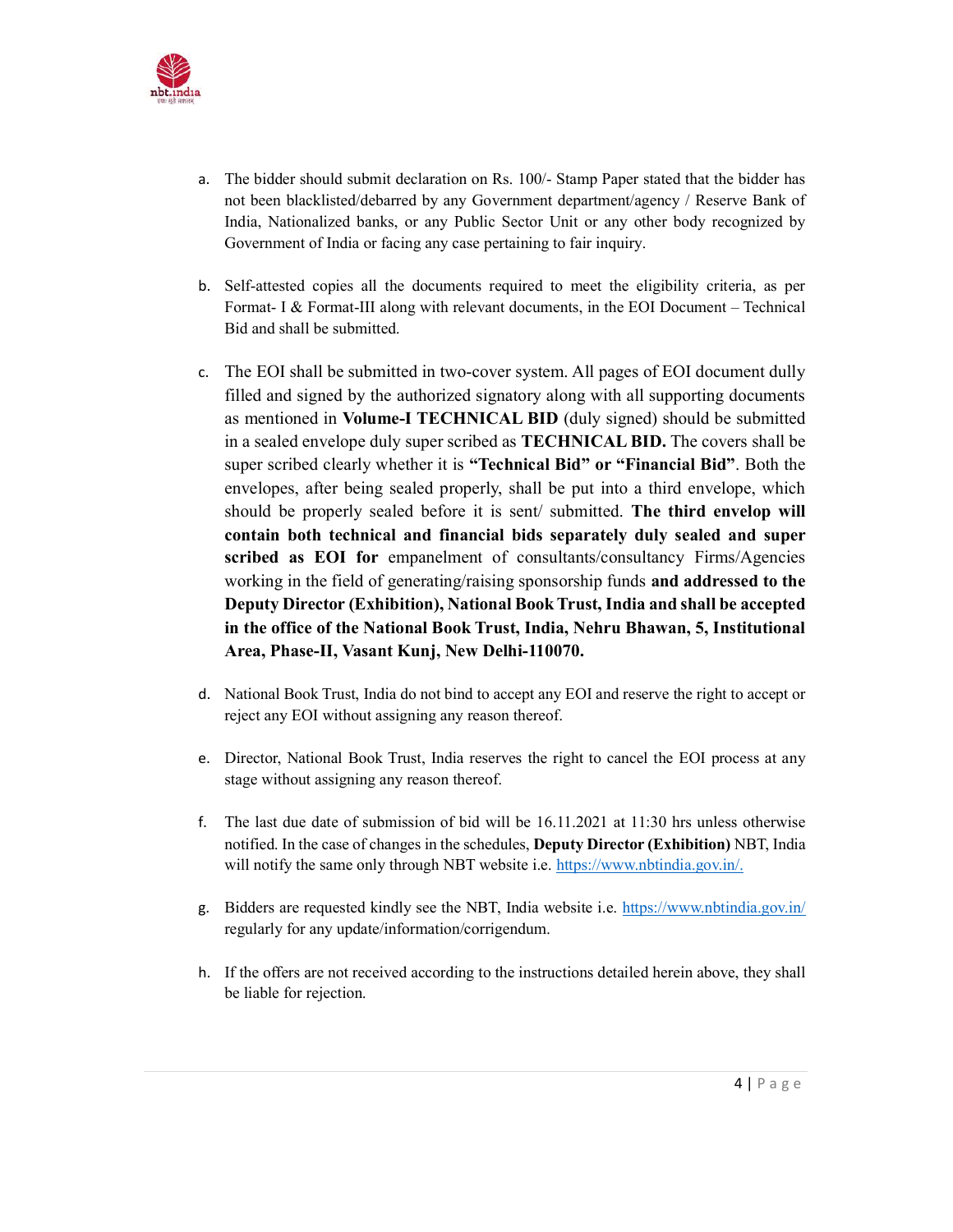

# National Book Trust, India

Ministry of Education, Government of India

## GENERAL INFORMATION

The National Book Trust, India is an apex body established by the Ministry of Education, Government of India in the year 1957. The objectives of the NBT are to produce and encourage the production of good literature in English, Hindi and other Indian languages and to make such literature available at moderate prices to the public and to bring out book catalogues, arrange fairs/exhibitions and seminars and take all necessary steps to make the people book minded.

The object for which the Trust is established are:

- 1.1 To produce and to encourage the production of good literature, and to make such literature available at moderate prices to the public;
- 1.2 In furtherance of the above objective to publish more particularly books of the following Types in English, Hindi and other languages recognized in the Constitution of India:
	- i) The classical literature of India;
	- ii) Outstanding works of Indian authors in Indian languages to another;
	- iii) Translation of outstanding books from foreign languages;
	- iv) Outstanding books of modern knowledge for popular diffusion;
- 1.3 To bring out book lists, arrange exhibitions and seminars and take all necessary steps to make the people book minded;
- 1.4 To establish or promote the formation of regional Book Fairs in different parts of the Country with objectives similar to those of the Trust.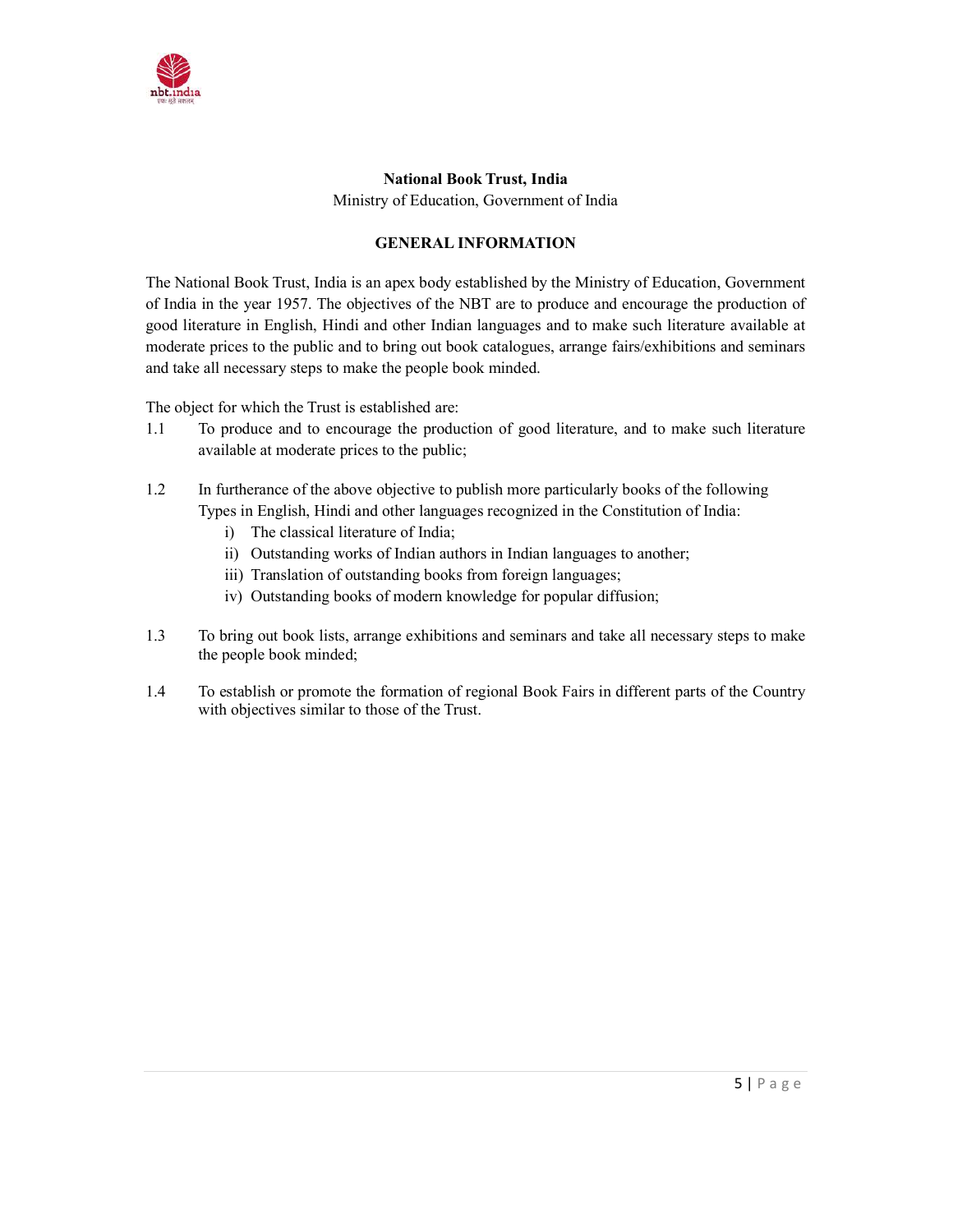

### SCOPE AND OBJECTIVE OF WORK

The New Delhi World Book Fair (NDWBF) is the largest book fair in the Afro-Asian region (from  $8<sup>th</sup>$  to  $16<sup>th</sup>$  January) is Celebration its 50 years of journey, and will be held in a large and more inclusive format.

- NDWBF organized by NBT since 1972.
- More than 1.2 million visitor's footfalls/year.
- One of the biggest B2C book fairs in Asia.
- About 2000 Exhibitors from across India.
- About 30 foreign countries participates in the fair.
- More than 400 events, programmes, meeting's and networking's events.
- Book releases, book launches by the dignitaries during the fair.
- NDWBF 2021 was the first VIRTUAL book fair in India, with NEP as the theme.

#### Total Cost of the NDWBF is comes to rupees twenty core to twenty five crore.

Given the favorable set of conditions, it is expected that the NDWBF'2022 could have multiple avenues for mobilizing sponsorships channel. The NDWBF'2022 is organized annually by National Book Trust, India, which is looking for empanelment of consultancy Firms/Agencies working in the field of generating/raising sponsorship funds from relevant Companies/Organizations for its mega event New Delhi World Book Fair'2022.

## Scope of work

An indicative Scope of work for empaneled agencies is provided. It is clarified here that this indicative scope of work is for reference purposes only and the final scope of work shall be defined at the length depending on the requirement of project.

- Sell on –air/digital/on- ground sponsorships.
- Puts ads on event website.
- Sell premium attendee experiences.
- Identify various options available for monetization of event.
- Finalize sponsorship packages and presentation materials as per the available scope fro branding, in consultation with NBT, based on the overall sponsorship strategy for the event.
- Organize meetings with potential sponsors in corporate sector and make appropriate presentations.
- Prepare sponsorship proposals and undertake appropriate follow up with potential sponsors to obtain the maximum sponsorships.
- Negotiate sponsorship arrangements and finalize contracts between NBT and the Sponsor's.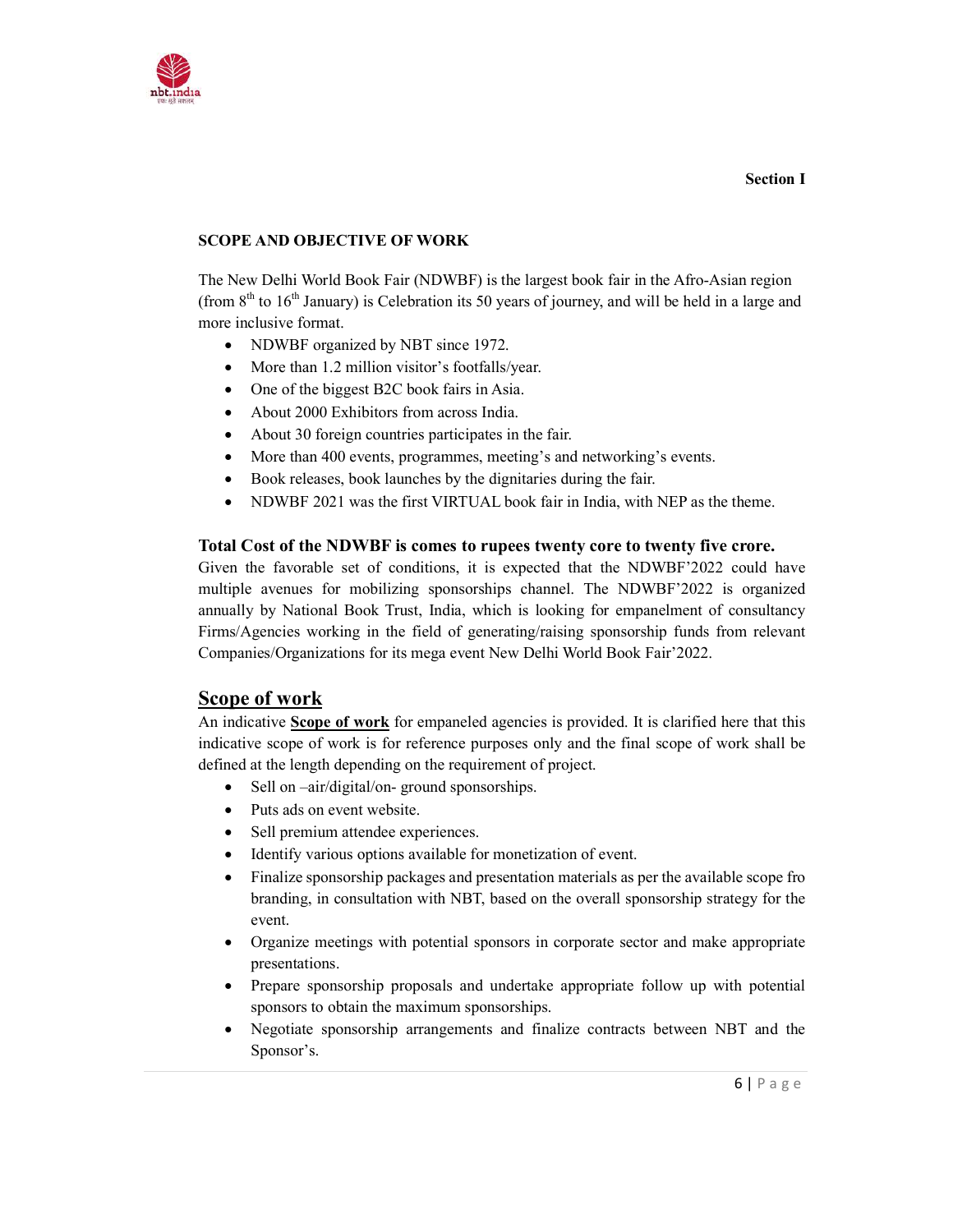

- Coordinate all sponsorship matters with NBT, as required.
- Report all developments in sponsorship on a regular basis to NBT.
- Any other work related required to obtain the maximum sponsorships as per the approval of NBT.

If the empaneled firm/consultants have any interested Sponsor, then the firm shall first approach to the NBT, India with its detailed proposal for sponsorship every time. If the proposal is suitable with all the required aspects of the Trust then NBT will authorize the firm for generation/raising sponsorship fund with the Sponsor.

Interested Firm/consultants/Agencies may send their application as per the instruction given in the EOI documents.

Before submitting the EOI, the bidder should carefully read and examine all the terms, conditions, instruction etc. contained in the bidding documents. Failure to provide and/or comply with the required information, instructions etc. incorporated in these bidding documents may result in rejection of its bid.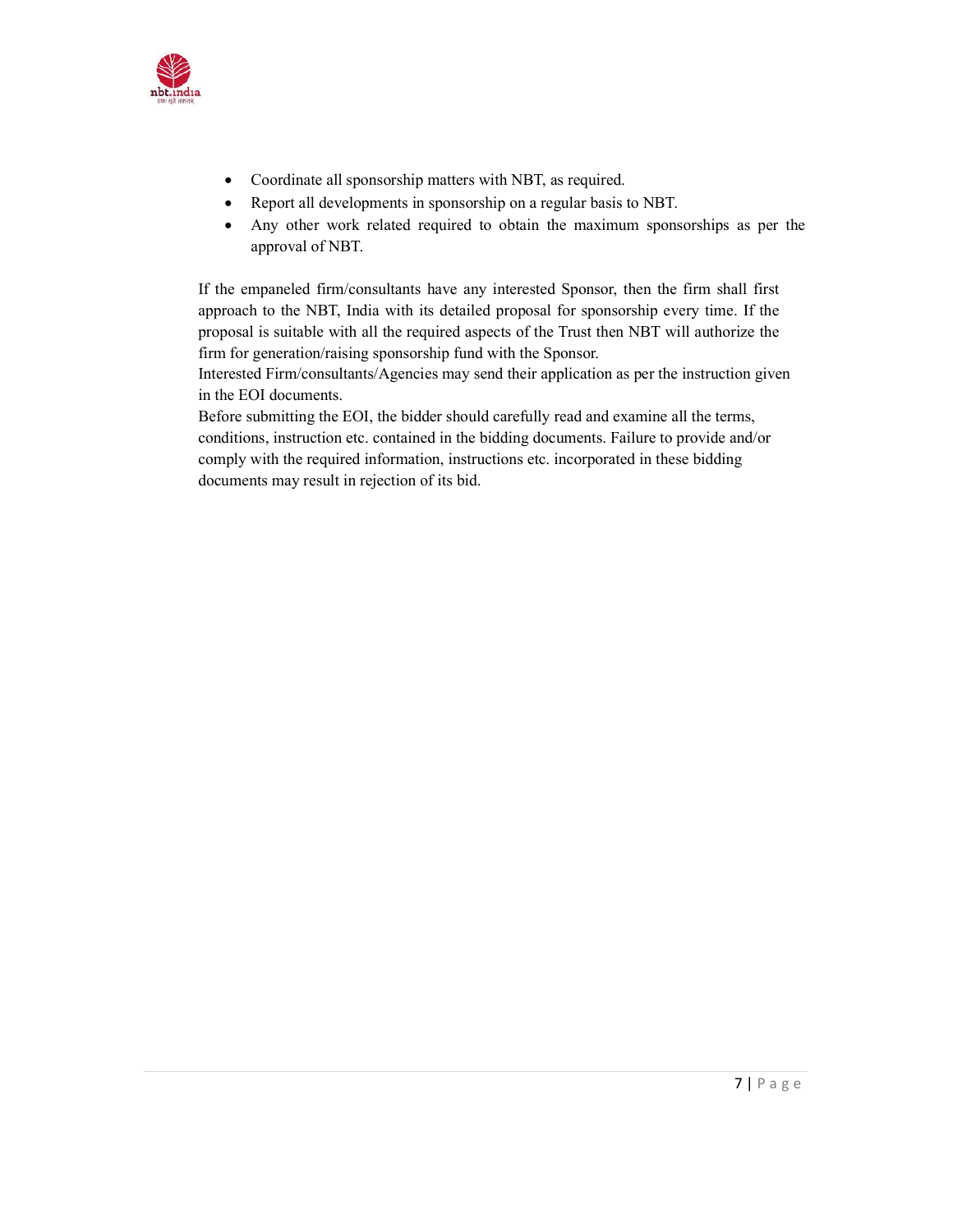

## Volume -I Technical Bid

## Eligibility Criteria:

| S.             | <b>Eligibility Criteria</b>            | <b>Maximum</b>  | <b>Documents to be submitted</b>    |
|----------------|----------------------------------------|-----------------|-------------------------------------|
| N <sub>0</sub> |                                        | <b>Marks</b>    |                                     |
| 1.             | The Firm should be registered          | 10              | Firm<br>Certified<br>copy           |
|                |                                        |                 | Registration                        |
|                |                                        |                 | certificate/Partnership             |
|                |                                        |                 | Deed/AOA/MOA etc.                   |
| 2.             | The Firm should have valid PAN and     | 10              | Copy of PAN & GSTIN                 |
|                | GST registration.                      |                 |                                     |
| 3.             | The minimum average turnover for last  | $\overline{15}$ |                                     |
|                | 3 financial years should be 25 lakh or |                 |                                     |
|                | more.                                  |                 |                                     |
| 4.             | The firm should have at least 3 years' | 15              | Experience<br>Certificate           |
|                | experience in the field of Event       |                 | awarded by the Organisation         |
|                | Management/Fund raising/Sponsorship    |                 | Undertaking<br>OR.<br><sub>on</sub> |
|                | for Events etc.(For Start-ups & MSME   |                 | Firm/Company Letter Head            |
|                | the (MSEs) ORDER, 2012 will apply)     |                 | about detailed experience of        |
|                |                                        |                 | the Firm/Company.                   |
|                | Total (A)                              | 50              |                                     |
| 5.             | Interaction/Presentation<br>with       |                 |                                     |
|                | Management Committee (B)**             |                 |                                     |
|                | Understanding of Scope of Work,        | 05              | A detailed write-up on              |
|                | Work Plan including                    |                 | Bidder's                            |
|                | Approach and Methodology.              |                 | Letter head to be submitted         |
|                | Overall Strategy for method of         | 05              | along with Bid.                     |
|                | obtaining sponsorship for<br>NDWBF.    |                 |                                     |
|                | Innovation and Creative ideas for      | 05              | PPT to be submitted at the          |
|                | monetization of NDWBF'2022.            |                 | time of presentation.               |
|                | Showcase of capability of agency in    | 0 <sub>5</sub>  |                                     |
|                | terms of raising sponsorship for mega  |                 |                                     |
|                | <b>Book Fairs.</b>                     |                 |                                     |
|                | <b>Total Marks (B)</b>                 | 20              |                                     |
|                | Total Marks $(A) + (B)$                | 70              |                                     |
|                | Other criteria's                       |                 |                                     |
| 1.             | The bidder should not have been        |                 | Declaration<br>Rs.<br>$100/-$<br>on |
|                | barred/ black listed/ disqualified by  |                 | Stamp Paper and notarized as        |
|                | CG/SG, PSUs, Autonomous Body,          |                 | per Format VI.                      |

8 | P a g e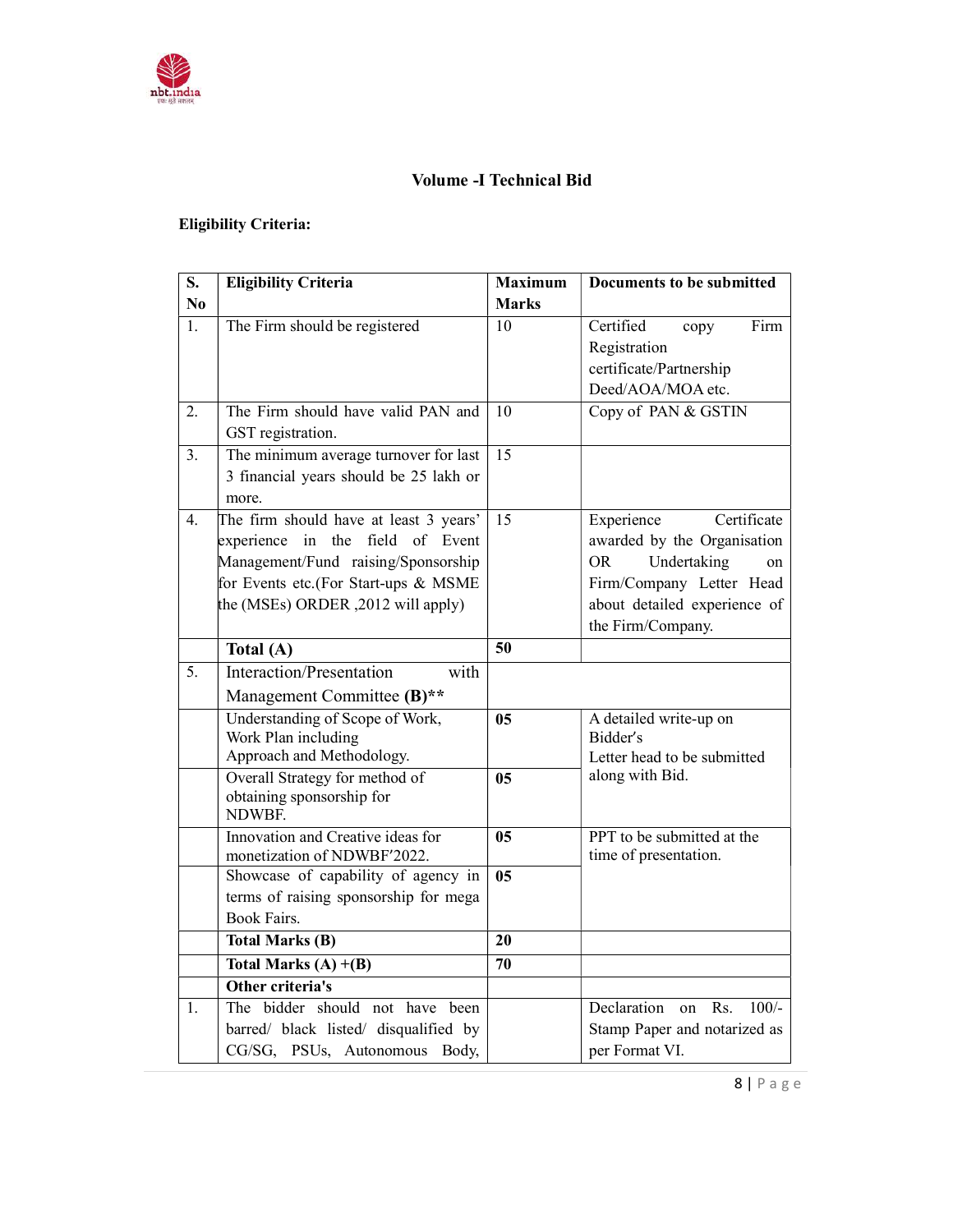

|  | regulators/ statutory body in India |
|--|-------------------------------------|
|--|-------------------------------------|

Note:

- A. \*\*Evaluation criteria for Consultants: Only Part B of the Eligibility criteria will be considered for Individual Consultant.
- B. The eligibility based on which the firm/agency initially qualify is required to be maintained by the firm throughout the contract period, failing which the contract can be terminated.
- C. The bidder scoring at least 35 marks in Technical Part 'A' (in Eligibility Criteria) will be selected for Presentation.
- D. In case, any firm obtained minimum marks in each field of eligibility criteria but fails to achieve minimum score of 35 marks in Part 'A' (in Eligibility Criteria), on overall basis, shall be rejected and will not be considered for further process.
- E. The Technical bid prepared by the bidder shall comprise of: (i) Unconditional Acceptance Letter as specified in Format II.
- F. Technical bid of only those bidders will be evaluated whose Eligibility Criteria Documents are found in order.
- G. Detailed technical evaluation will be carried out based on the Technical Bid along with all documents are evidence as mentioned above.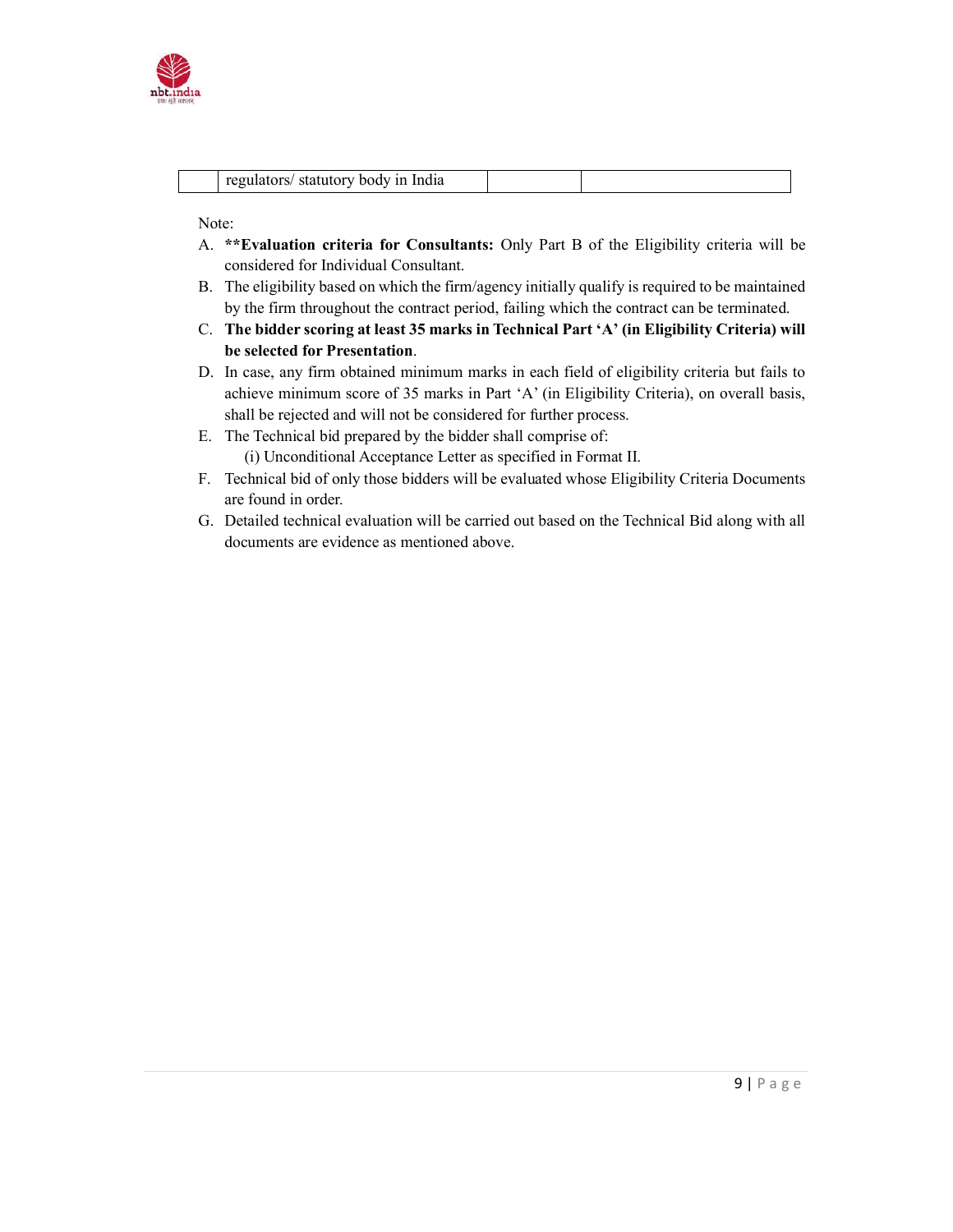

### Section II

### Volume -II

#### Financial Bids shall be opened only for technically qualified bidders.

The Financial bid will be opened only for technically qualified Firms. The Financial shall be and inclusive of all applicable taxes & duties except GST as applicable.

#### Note:

.

- 1) Financial bid shall be quoted as per the format V of the EOI.
- 2) All the technically qualified Firms/Agencies/Consultants will be empaneled on the L1 rate.
- 3) If L1 party denies to accept the work order after completion of the EOI process then L2 rate will be treated as L1, and the same process will be followed till finalization of the empanelment.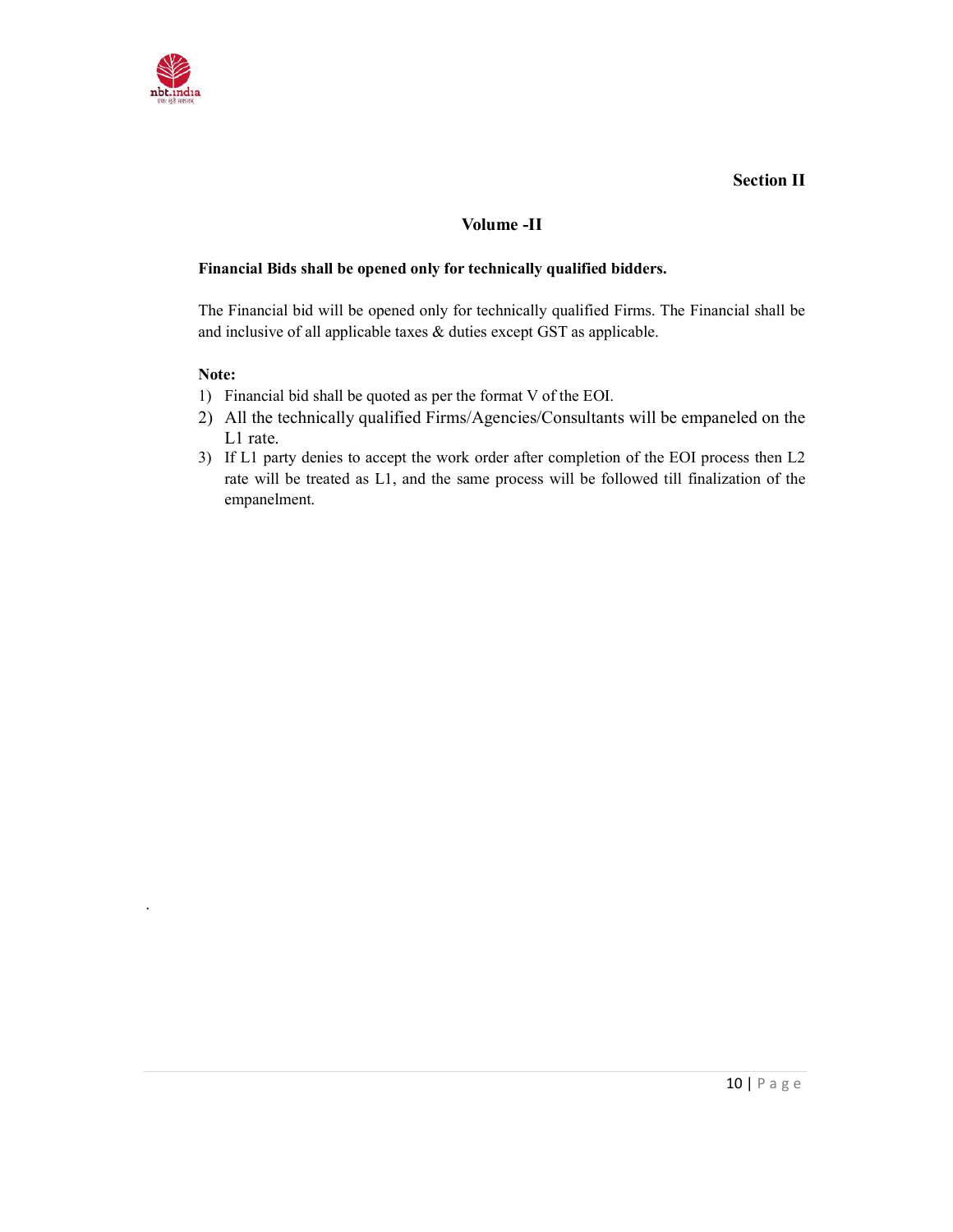

Section III

#### SPECIAL TERMS AND CONDITIONS

#### 1. PERIOD OF CONTRACT

The Period of empanelment of Consultants/Consultants Firm/Agencies shall be for the financial year 2021-22, which may be renewed for another period on yearly basis, subject to the discretion of NBT depending upon the work of the Bidder. Any renewal shall be by way of a fresh agreement between the parties.

Further, in case of non-satisfactory performance during the currency of contract or any change in scope of work, the contract may be terminated by NBT, India by Serving Notice.

- 2. All empaneled Bidders must honor all EOI conditions/Directions of NBT/EOI Documents and adherence to all aspects of fair-trade practices in executing the purchase orders/work order placed by NBT. Failing this, NBT may stop their further participation in EOIs as may be floated by NBT.
- 3. NBT shall have only principal to principal relation with the Empanelled Bidder. The Empanelled Bidder may assign any part of their scope of work to any sub-agency/third party, subject to prior written approval of NBT, however NBT shall have no relation with the sub agency/third party. The Empanelled Bidder shall be liable and responsible to NBT for performance and all purposes whatsoever. Any payments to the sub-agency shall be made by the Empanelled Bidder directly and NBT shall bear no responsibility and/or liability whatsoever on any grounds whatsoever. The Empanelled Bidder shall continue to be liable and responsible to NBT for delivery/execution of the Scope of Work and NBT shall have no obligation whatsoever towards the sub-agency. However, the Empanelled Agency will have to consider the objections raised by NBT with regards to the sub-Agency. The Empanelled Agency will also have to immediately remove/replace the sub-Agency in the event, NBT raises objections and is not satisfied with the sub-agency for any reasons whatsoever.
- 4. In the event, an Empanelled Bidder or the concerned division of the Bidder is taken over /bought over by another company, all the obligations and execution responsibilities under the agreement with NBT, should be passed on for compliance by the new company in the negotiation for their transfer, subject to the prior written approval of NBT.
- 5. NBT may, at any time, terminate the empanelment by giving written notice to the empanelled bidder without any compensation or liability, if the Empanelled Agency commits any breach of contract, has misrepresented or becomes bankrupt or otherwise insolvent, and/or NBT is not satisfied with the work of the Empanelled Agency or for any reasons whatsoever provided that such termination will not prejudice or affect any right of action or remedy which has accrued or will accrue thereafter to NBT.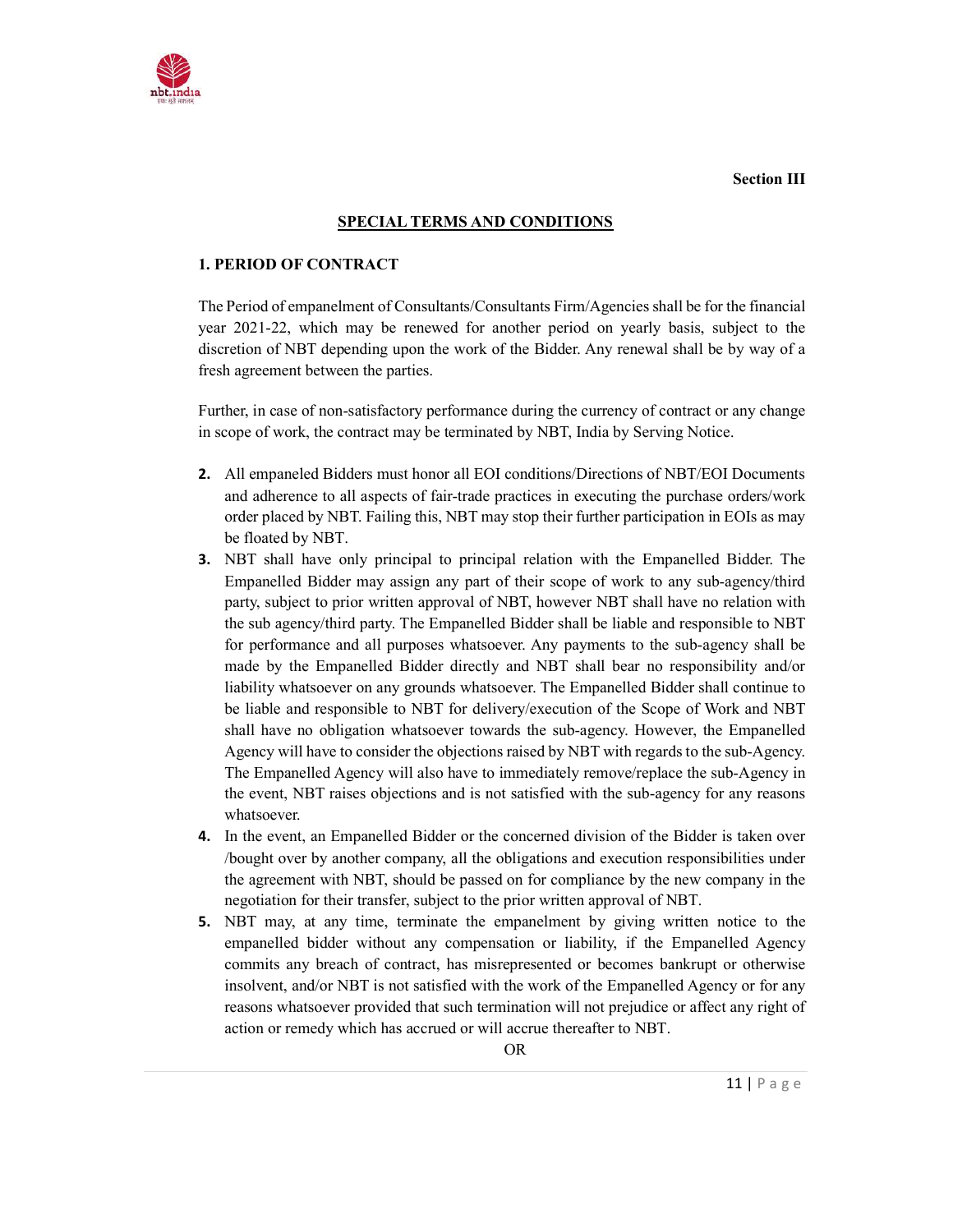

Director, NBT reserve the right to cancel the empanelment at any time without assigning any reason thereof.

6. Submission of Bid Security Declaration: According to the OM No. F.9/4/2020-PPD dated 12/11/2020 issued by Department of Expenditure, Ministry of Finance, Government of India, because of slowdown in economy due to pandemic, no provision will be made regarding bid security (known as EMD). Instead of EMD, bidder has to sign Bid Security Declaration, provided with the circular. Accordingly, bidder has to submit Bid Security Declaration instead of EMD amount. Performa of Bid Security Declaration is provided at FORMAT-IV.

#### 7. RESERVED RIGHTS

NBT reserves the right to:

- a. Accept/reject the Bid/EOI in full or part without assigning any reason thereof.
- b. Revise the requirement at a later stage as and when required.
- c. Amend, modify, relax or waive any of the conditions stipulated in the EOI wherever deemed necessary.
- d. The implication, if arises, thereof in execution of work for any institution/user other than NBT will not in any way devolve on NBT.
- 8. No Liability clause:
	- a. In the event of any misstatement or misrepresentation being discovered or detected in the information furnished from the documents submitted by the Bidder in response to this EOI or at any later stage, or in the event of any contravention by the Bidder of any condition or criterion stipulated, NBT shall terminate or cancel the appointment / engagement of the Bidder, and nothing shall be payable or be paid by NBT to the Bidder as compensation/damages or penalty;
	- b. NBT will not be liable for any costs, damages or losses incurred by any Bidder participating in this EOI, if NBT decides to cancel the EOI process or for any reason whatsoever.
	- c. The Bidder shall be responsible for all costs incurred in connection with participation in the EOI process, including but not limited to costs incurred in conduct of informative and other diligence activities, participation in meetings / discussions / presentations, preparation of proposal or costs incurred for providing any additional information required by NBT to facilitate the evaluation process.
	- d. The submission of a response to this EOI by any Bidder confirms the Bidder's acceptance of all terms and conditions of this EOI including the amended terms and conditions (if any). Further, by doing so, the Bidder acknowledges that it has:
		- understood and examined the extent of the Rights, scope of Work and other information made available in writing by NBT, for the purpose of this EOI;
		- examined all information relevant to the risks, contingencies and other circumstances that could affect the EOI; and
		- satisfied itself as to the correctness and sufficiency of the EOI.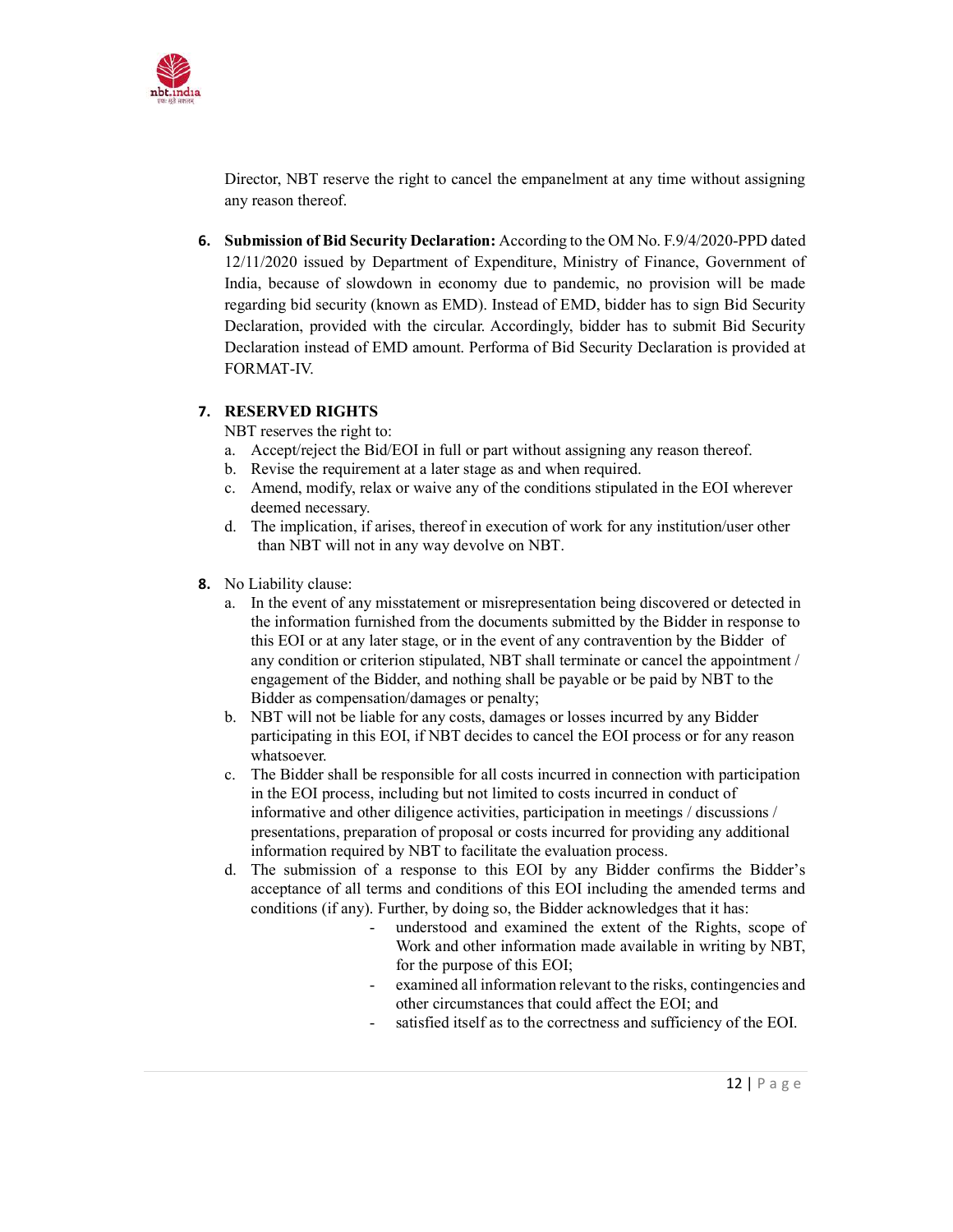

#### 9. Corrupt Or Fraudulent Practices

It is required by all concerned namely the Bidders/Successful Bidders etc. to observe the highest standard of ethics during the procurement and execution of such contracts. In pursuance of this policy, NBT: -

- a. will reject a proposal for award if it determines that the Bidder recommended for award has engaged in corrupt or fraudulent or collusion or coercive practices in competing for the contract in question;
- b. will declare the Bidder ineligible or blacklist, either indefinitely or for a stated period of time, to be awarded a contract by NBT, if it at any time determines that the firm has engaged in corrupt or fraudulent or collusion or coercive practices or gross/deliberate negligence in competing for, or in executing the contract.
- 10. "NBT reserves the right not to conclude the Contract and in case contract has been issued, terminate the same, if, found to be obtained by any misrepresentation, concealment and suppression of material facts by the Bidder. In addition, Bid Security/Performance Security (as the case may be) deposited by the Bidder shall be forfeited and legal as well as administrative action for such misrepresentation, concealment & suppression of material facts shall be initiated."

### 11. Confidentiality

- a. The Bidder agrees and acknowledges that this EOI is confidential and the Bidder, by downloading the EOI document, agrees and undertakes that nothing contained in this EOI shall be disclosed in any manner whatsoever, except to the financial and legal advisors of such Bidder. The undue use by any Bidder of confidential information related to the Bid process may, at the sole discretion of NBT, result in the rejection of its Bid. The Bidder shall further ensure that such financial and legal advisors or any other employees, representatives of the Bidder maintain confidentiality of the EOI and any information disclosed to them in relation thereto.
- b. The Bidder is not authorized to waive or release any privileged information obtained from or on behalf of NBT. The Bidder is required to maintain the confidentiality of all privileged information. This requirement is perpetual i.e., it will continue even after the termination of the relationship between the Bidder and NBT. This requirement is also intended to prohibit the Bidder from using information obtained from or on behalf of NBT or its successors or assignees, including work product prepared at NBT's expense, for other clients of the Bidder without the prior written approval of NBT. The Bidder is not authorized to identify NBT as a client for the purposes of marketing or for advertising, without the prior written approval of NBT. Upon termination of the relationship, the Bidder agrees to return promptly all information obtained from or on behalf of NBT or any copies thereof to NBT. The Bidder is not authorized to communicate with the public, including the press, about any matter in relation to its relationship` with NBT without the prior written approval of NBT.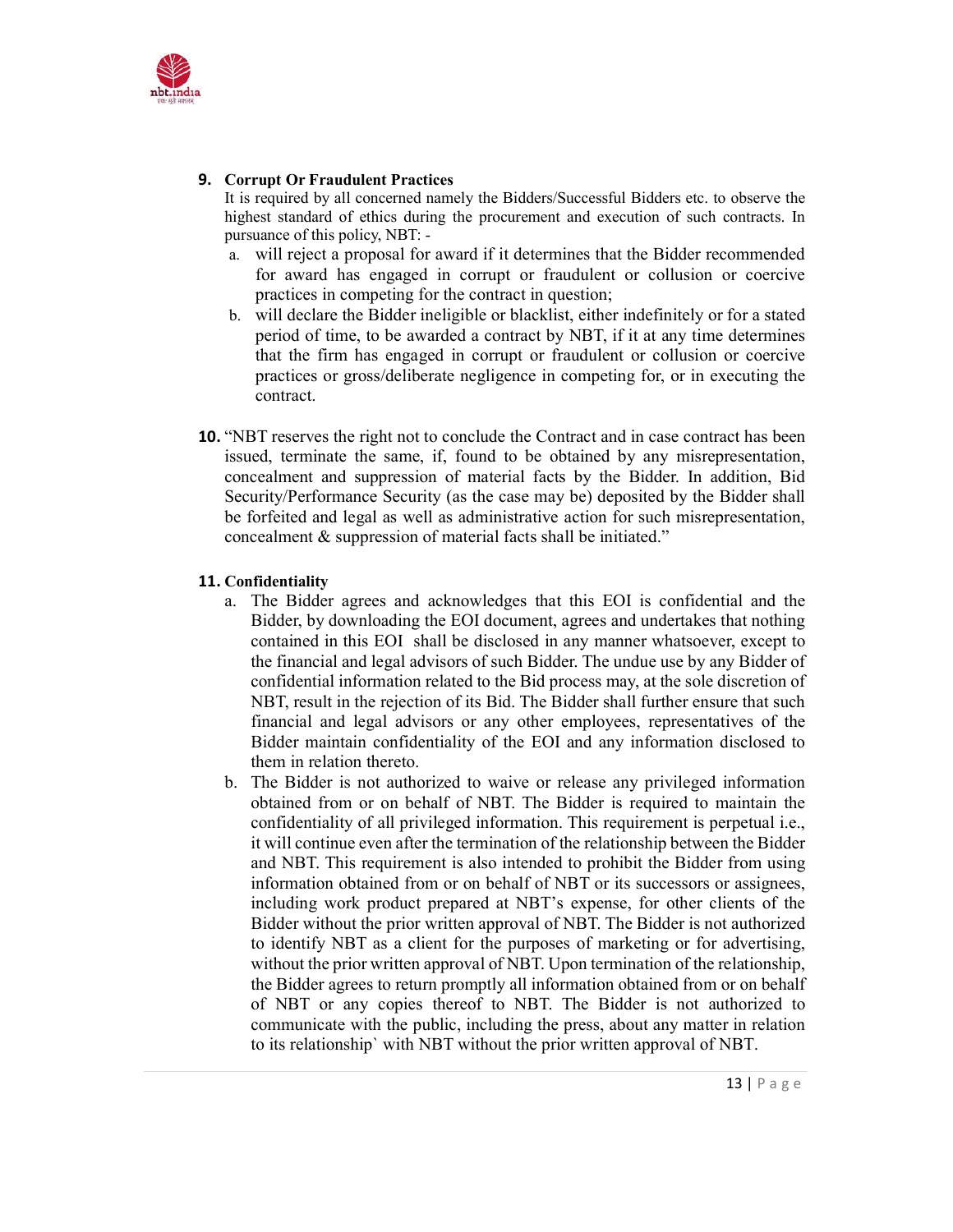

## 12. Submission of EOI

#### COVER – I DETAILS: TECHNICAL BID

The following documents shall be submitted with Technical Bid:

| S.no | Particulars<br>Page no. of enclosed                  |           |
|------|------------------------------------------------------|-----------|
|      |                                                      | documents |
| 1.   | Copy of entire set of EOI documents including duly   |           |
|      | signed and sealed by the authorized signatory in all |           |
|      | pages, as a acceptance of EOI document along with    |           |
|      | the term & conditions of EOI Documents               |           |
| 2.   | Certified copy of Registration                       |           |
| 3.   | Resume of the Firms                                  |           |
| 4.   | Copy of Balance Sheet & Profit and Loss Account      |           |
|      | duly certified along with Income Tax Return.         |           |
| 5.   | Declaration about Blacklisted/Non-Blacklisted        |           |
|      | company Rs. 100/- stamp paper & notarized, as per    |           |
|      | Format VII.                                          |           |
| 6.   | Copy of PAN, TAN, GST No. and TDS GST No. of         |           |
|      | the Firm/AGENCY                                      |           |

#### 13. EVALUATION PROCESS:

#### 1) A proposal shall be considered responsive if –

- a) It is received by the proposed Due Date and Time.
- b) All required documents including EOI documents Stamped & Signed by the Authorized Person.
- c) It contains the information and documents as required in the EOI Document.
- d) It contained letter of Un-Conditional Acceptance of Company's letter Head. Letter of Power of Attorney in the name of the person signing on behalf of the Authorized Person.
- e) It provides the information in reasonable detail. The NBT, India reserves the right to determine whether the information has been provided in reasonable detail.
- f) There are no significant inconsistencies between the proposal and the supporting documents.
- g) The Technical qualification conforms to as specified in the eligibility criteria in the EOI documents.
- h) The NBT, India reserves the right to reject any EOI which in its opinion is nonresponsive and no request for alteration, modification, substitution or withdrawal shall be entertained by the NBT, India in respect of such EOI.
	- i) The NBT, India would have the right to review the Technical Qualification and seek clarifications or other seek necessary documents through email wherever necessary.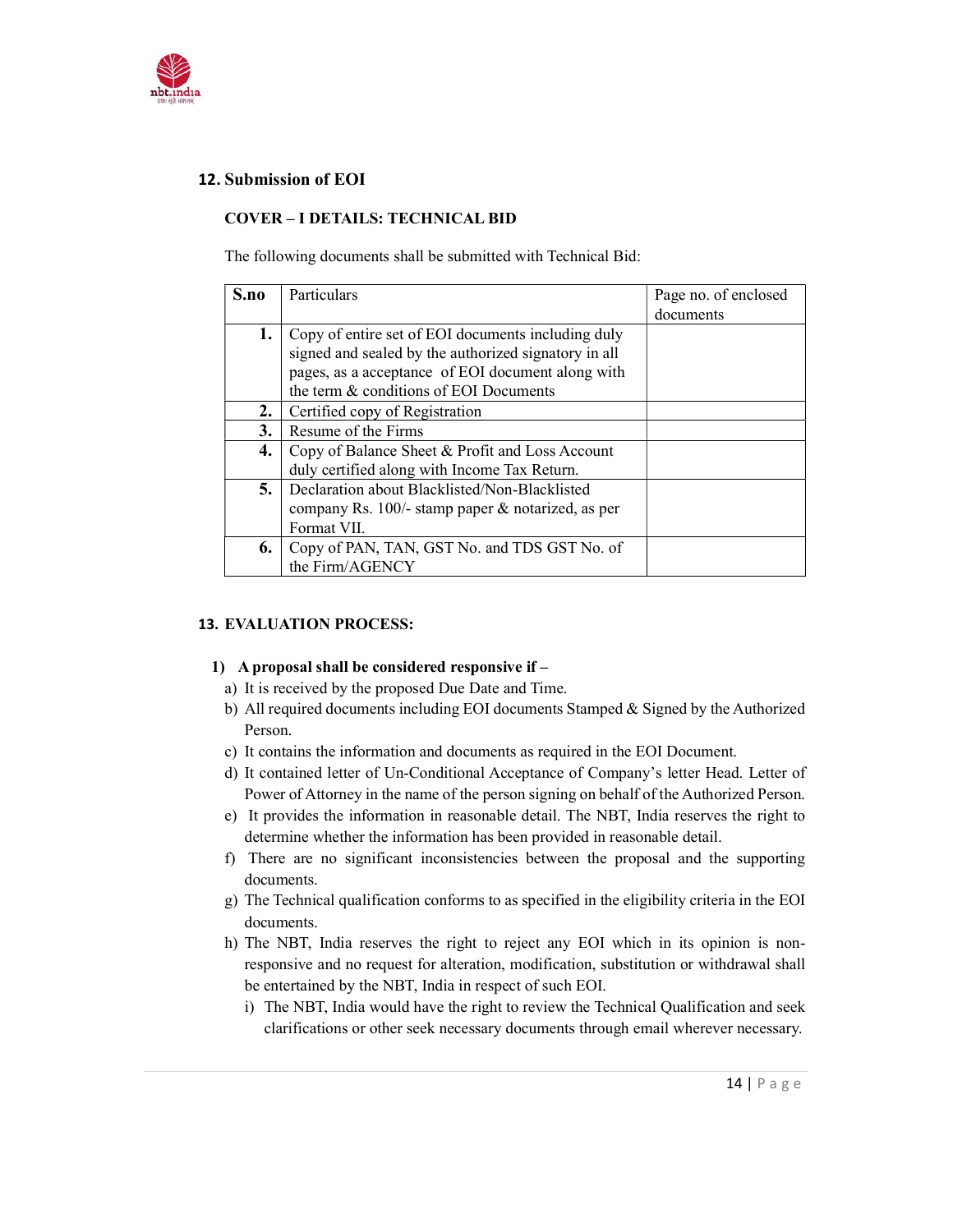

2) The decision of NBT, India in all matters regarding Empanelment of Firm will be final and binding on the applicants. No correspondence or personal enquiries shall be entertained by the NBT, India in this regard.

#### OPENING OF EOI

(a) The Technical Bid shall be opened on 16.11.2021 at 11:30 hours on in the presence of the bidders or their authorized representatives.

National Book Trust, India, Nehru Bhawan,

5, Institutional Area, Phase-II,

Vasant Kunj, New Delhi-110070.

- (b) The Financial bid of those bidders who are technically qualified, shall be opened (Eligible Bidders will be informed separately by mail).
- (c) NBT, India reserves the right to extend the date of receiving/opening of the bids.
- (d) NBT, India reserves the right to call for any other details or information /documents from any of the bidder(s).

#### 3) Selection Criteria

The final selection of the successful bidder from the technically qualified bidders be done by considering the technical bid and financial bid by using the following criteria and weightage: -

| Criteria         | <b>Maximum</b> | <b>Method of allotting marks for Combined</b>                            |  |
|------------------|----------------|--------------------------------------------------------------------------|--|
|                  | <b>Marks</b>   | <b>Score</b>                                                             |  |
|                  | (weightage)    | <b>Financial</b>                                                         |  |
| Financial        | 30             | The bidder with the lowest quote will be awarded 30 Marks and of         |  |
|                  |                | the bidders will be awarded proportionately less marks. For              |  |
|                  |                | example, if the lowest quote is $Rs.60/-/10\%$ , the bidder quoting this |  |
|                  |                | price will get 30 marks. A bidder quoting Rs.100/-/16.66% will get       |  |
|                  |                | $(60/100)$ x 30=18 marks. Or $(10\%/16.66\%)$ *30=18 marks.              |  |
| <b>Technical</b> | 70             | The bidder with the maximum technical score wills be Awarded 70          |  |
|                  |                | marks and other bidders will be awarded proportionately less             |  |
|                  |                | marks. For example, if, the highest technical scoreis80, bidder          |  |
|                  |                | having this will get 70 marks. Bidder having technical score of 70       |  |
|                  |                | will get $[70/80]$ x 70 = 61.25 marks.                                   |  |
| Total            | 100            |                                                                          |  |

## All the technically qualified bidders will be empaneled on the L1 rate.

#### NOTES:

- a) The Financial Bid as per Format V has to be submitted in separate envelop with technical bid.
- b) NBT, India reserves the right to assign all or any of the scope of work to any of the technically qualified bidders.
- c) NBT, India reserves all rights to accept or reject any or all bids without assigning any reason thereof.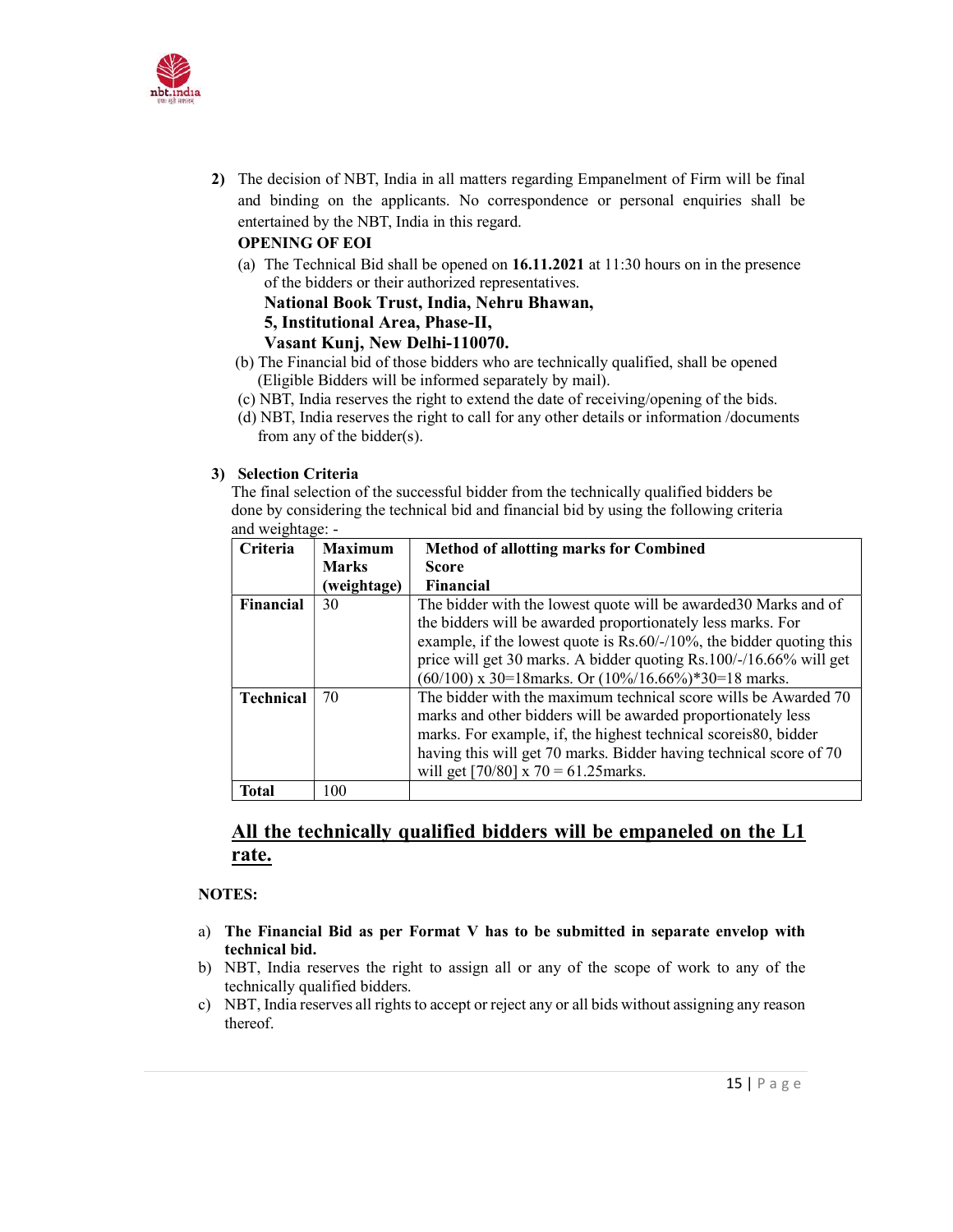

d) The Financial Bids of the technically qualified bidder shall be opened in the presence of their representatives, on a specified date and time and Venue, which will be intimated to the Technically Qualified bidders.

#### 7. SIGNATURE OF BIDS/OFFERS

The offer must contain the name, designation, residence and place of business of the person or persons making the offer and must be duly signed and stamped on each page by the bidder with his usual signature.

Offer by a partnership firm must be furnished with full names of all partners and be signed with the partnership name, followed by the signature(s) and designation(s) of the authorized partner(s) or other authorized representative(s).

The Power of Attorney in the name of the person signing on behalf of the Firm/Agency shall be furnished along with the offer.

## 8. REJECTION OF OFFER/CANCELLATION OF CONTRACT

 If the firm gives wrong information in its offer, NBT, India reserves the right to reject such offer at any stage or to cancel the contract, if awarded.

7. If the empaneled firm have any interested Sponsor, than the firm shall first approach to the NBT, India with its detail proposal for sponsorship every time. If the proposal is suitable with all the required aspects of the Trust than NBT will authorized the firm for generation/raising sponsorship fund with the Sponsor.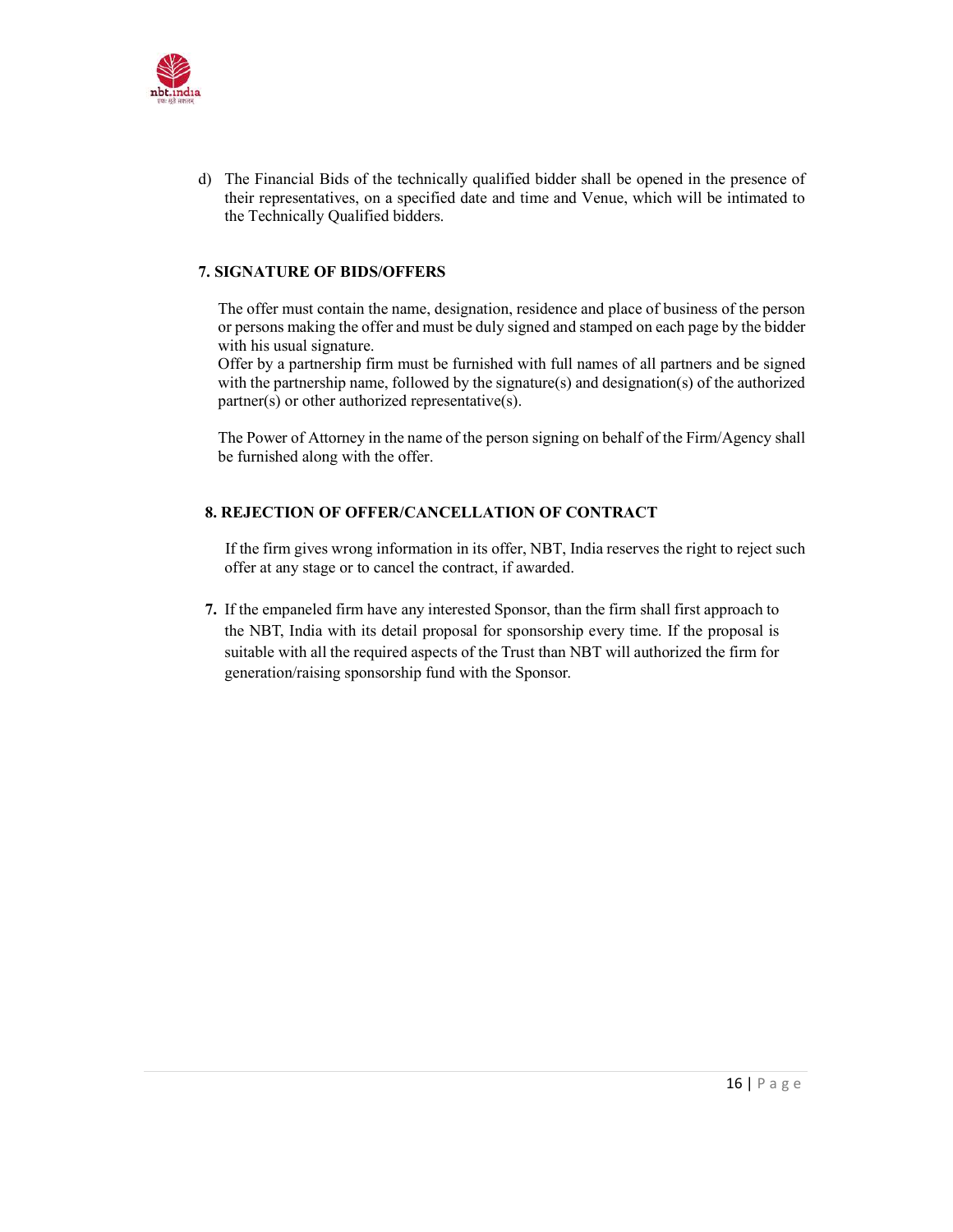Section IV



## GENERAL TERMS AND CONDITIONS

#### 1. CLARIFICATIONS ON EOI DOCUMENTS

A prospective EOI requiring any clarification on the EOI Document may notify through queries, only within the specified period. Request for clarifications, if any, must be received not later than 2 (two) working days prior to the deadline for submission of EOIs. Details of such queries raised and clarifications furnished will be given through email without identifying the names of the Bidders who had raised the queries.

In case of any clarification on the terms/clauses mentioned in the EOI, decision of the NBT, India shall be final.

### 2. AMENDMENT OF NOTICE FOR EOI DOCUMENT

Before the deadline for submission of EOI, the EOI Document may be modified by NBT, India by issue of addendum /corrigendum.

Addendum/corrigendum, if any, will be hosted at NBT, India Website and shall become a part of the EOI document. All EOIs are advised to see the NBT, India Website for addendum/ corrigendum to the EOI document which may be uploaded up to 1 day prior to the deadline for submission of EOI as finally stipulated.

To give prospective EOI reasonable time in which to take the addenda/ corrigendum into account in preparing their EOIs, extension of the deadline for submission of EOIs may be given as considered necessary by NBT, India.

#### 3. REJECTION OF BID

I. NBT, India reserves the right to reject the conditional or incomplete offer.

II. NBT, India also reserves the right to accept or reject all Bids and to annul the bidding process and reject all Bids, at any time prior to award of Agreement, without thereby incurring any liability to the affected bidder, or bidders or any obligation to inform the affected bidder or bidders of the grounds for NBT, India action

#### 4. CONFIDENTIALITY CLAUSE

Any and all information in written, electronic media or oral form and disclosed to the Consulting Firm shall at all times remain the legal and absolute property of NBT, India and the engaged Firm shall have no rights to use the information for any purpose other than that expressly authorized by NBT, India.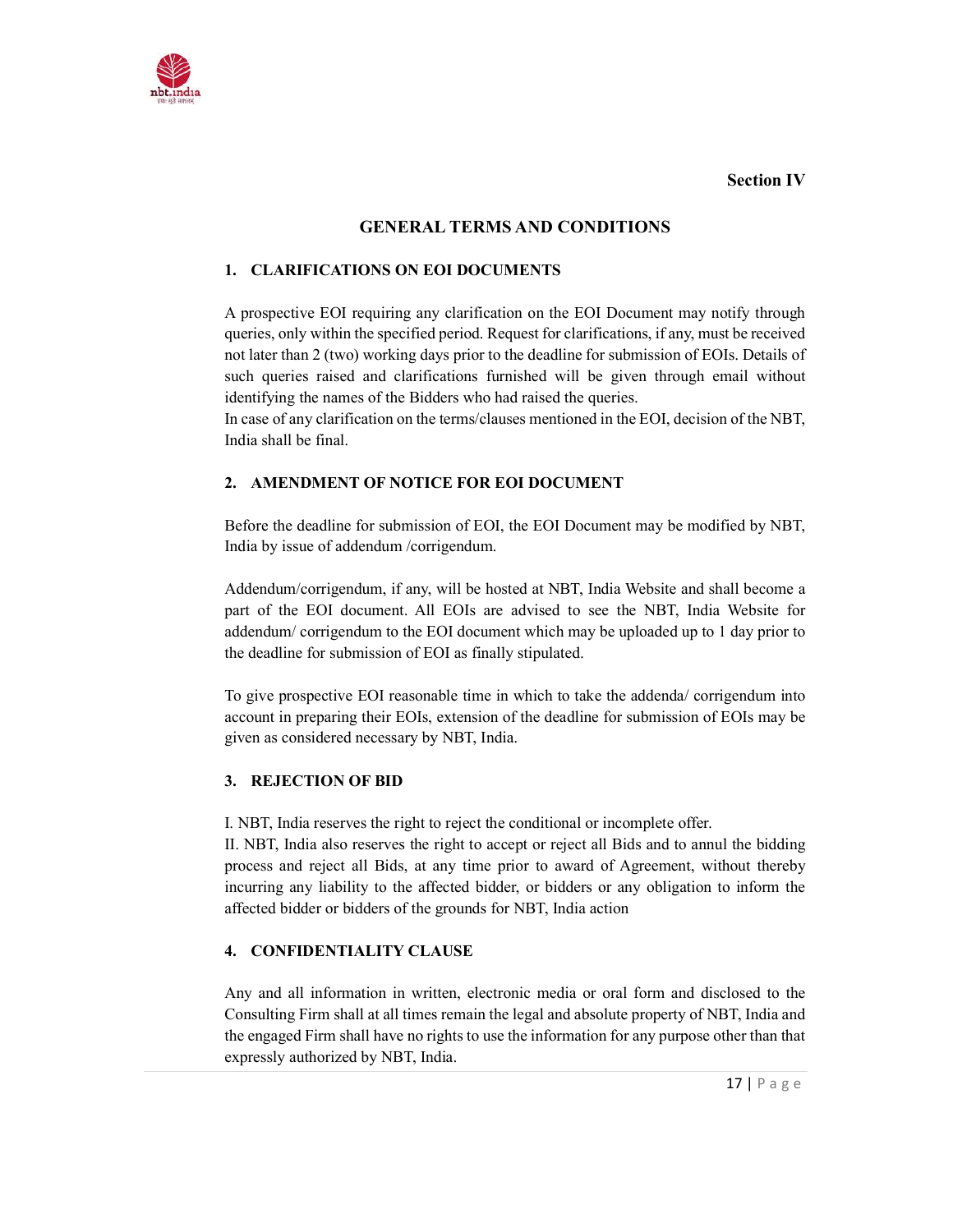

## 5. TERMINATION OF SERVICES

The empanelment can be terminated by the Director NBT, India without assigning any reason, whatsoever, at any time during the contract period.

#### 6. SETTLEMENT OF DISPUTES

Except as otherwise specifically provided in the contract all disputes concerning questions of fact arising under the contract shall be decided by the NBT, India.

Any disputes or differences including those considered as such by only one of the parties arising out of or in connection with the contract shall be to the extent possible settled amicably between the parties.

If amicable settlement cannot be reached, then all disputed issues shall be settled by arbitration at Delhi only.

- 7. Canvassing in any form by the bidder or by any other agency on their behalf may lead to disqualification of their bid.
- 8. In case any bidder is found to be involved in cartel formation, his bid will not be considered for evaluation / placement of order. Such Bidder will be debarred from bidding in future.
- 9. NBT, India shall be authorized to make statutory deductions as applicable from the amount payable to the empaneled Firm.
- 10. All the above terms & conditions, scope of work and guidelines as mentioned in EOI documents shall form part and would be treated as terms and conditions of the contract.
- 11. Representations And Warranties
	- a. NBT, along with its employees, representatives, advisers, make no representation or warranty and shall have no liability to any person including any Bidder under any law, statute, rules or regulations or tort, principles of restitution or unjust enrichment or otherwise for any loss, damages, cost or expense which may arise from or be incurred or suffered on account of anything contained in this EOI or otherwise, including the accuracy, adequacy, correctness, reliability or completeness of the EOI and any assessment, assumption, statement or information contained therein or deemed to form part of this EOI or arising in any way in this Selection Process.
	- b. NBT may in its absolute discretion, but without being under any obligation to do so, update, amend or supplement the information, assessment or assumption contained in this EOI.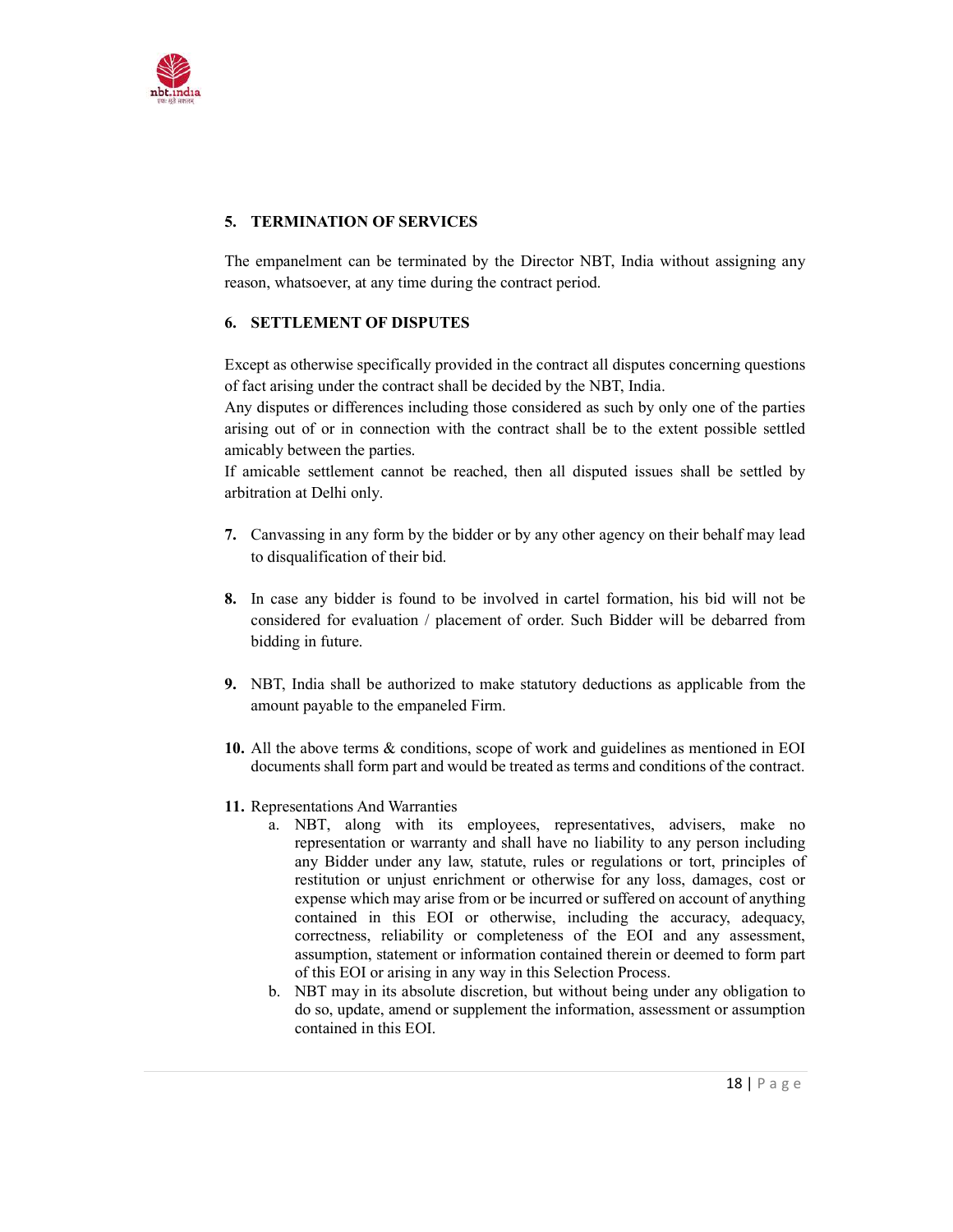

- c. The Bidder represents that all the information provided are truthful information without concealment of any facts. In case, at any stage, it is found that any information given by the Bidder is false / incorrect / concealed, then NBT shall have the absolute right to take any action as deemed fit including but not limited to dropping the Bidder from consideration for award of work / blacklisting etc. without incurring any liability to the affected bidder(s) on the ground of NBT action.
- d. The Bidder represents that no effort has been used by the Bidder to influence the Bid comparison / evaluation / work award decision by way of overt / covert canvassing. Such an effort shall result in non-consideration / rejection of its Bid.

#### 12. INDEMNIFICATIONS AND LIABILITIES

- a. The bidder shall fully indemnify, hold harmless and defend NBT/NDWBF and its Officers/Employees/Agents/Stockholders/Affiliates from and against all claims (including third party claims for infringement of intellectual property rights) , demands, actions, suits, damages, liabilities, losses, settlements, judgments, costs and expenses (including but not limited to reasonable attorney's fees and costs), whether or not involving a third party claim including claims for infringement, which arise out of or relate to:
	- any breach of any representation or warranty of the bidder contained in the EOI,
	- Any breach or violation of any covenant or other obligation or duty of the bidder under this EOI.
- b. NBT accepts no liability of any nature whether resulting from negligence or otherwise however caused arising from reliance of any Bidder upon the statements contained in this NBT.
- c. NBT reserves the right to accept or reject any or all proposal (s) or to annul the EOI process in to and reject all proposals at any time prior to award of contract without assigning any reason whatsoever and without thereby incurring any liability to the affected bidder (s) on the ground of NBT action.
- d. The Bidder shall bear all its costs associated with or relating to the preparation and submission of its Bids including but not limited to preparation, copying, postage, delivery fees, expenses associated with any demonstrations or presentations which may be required by NBT or any other costs incurred in connection with or relating to its Bids. All such costs and expenses will remain with the Bidder and NBT shall not be liable in any manner whatsoever for the same or for any other costs or other expenses incurred by the Bidder in preparation or submission of the Bids, regardless of the conduct or outcome of the Selection Process.
- e. Each party shall, at all times, indemnify and keep indemnified the other party, against all claims / damages for any infringement of any intellectual property rights by it of the other party.
- f. The Successful Bidder shall at all times indemnify and keep indemnified NBT against all claims/third party claims/damages etc. for any infringement of Intellectual Property Rights (IPR) while providing its services under the Project
- g. The Successful Bidder shall at all times indemnify and keep indemnified NBT against any claims in respect of any damages or compensation payable in consequences of any accident or injury sustained or suffered by its (the Successful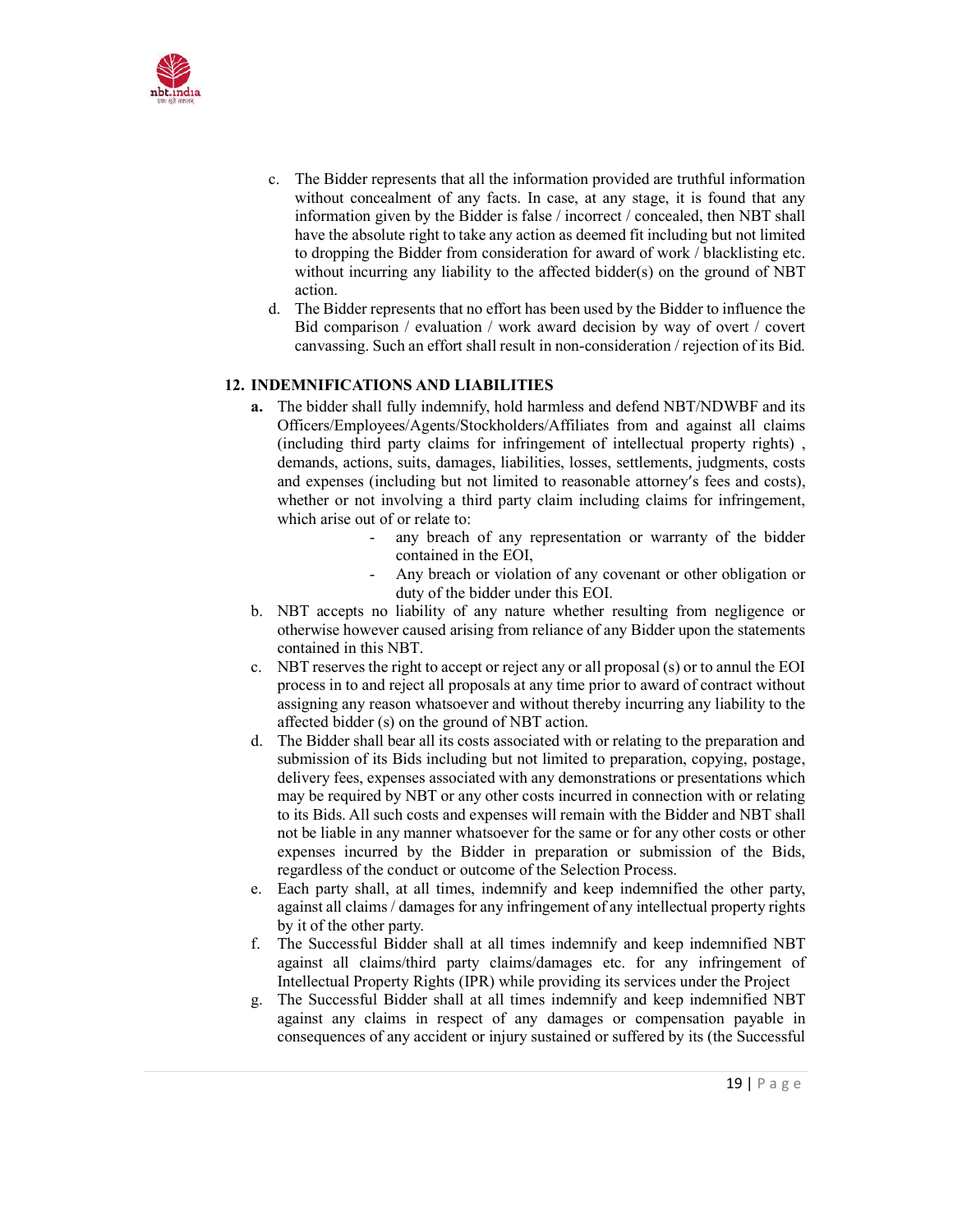

Bidder's) employees or agents or by any other third Party resulting from or by any action, omission or operation conducted by or on behalf of the Successful Bidder.

- h. The Successful Bidder shall at all times indemnify and keep indemnified NBT against and any claims by Employees/sub-agency in respect of wages, salaries, remuneration, compensation or the like.
- i. All claims regarding indemnity shall survive the termination or expiry of the Contract

#### 13. FORCE MAJEURE

- a. For purposes of this Clause, "Force Majeure" means an event beyond the control of the Successful bidder and not involving the Successful bidder's fault or negligence and not foreseeable. Such events may include, but are not limited to, acts done in sovereign or contractual capacity, wars or revolutions, fires, floods, epidemics, pandemics, quarantine restrictions, lock downs and freight embargoes. The Successful Bidder shall not be liable for imposition of any such sanction so long the delay and/or failure of the Successful Bidder in fulfilling its obligations under the contract is the result of an event of Force Majeure.
- b. If a Force Majeure situation arises, the Successful Bidder shall promptly notify NBT in writing of such conditions and the cause thereof within 7 (seven) days of occurrence of such event. Unless otherwise directed by NBT in writing, the Successful Bidder shall continue to perform its obligations under the contract as far as reasonably practical, and shall seek all reasonable alternative means for performance not prevented by the Force Majeure event.
- c. If the performance in whole or in part or any obligation under this contract is prevented or delayed by any reason of Force Majeure for a period exceeding 60 (sixty) days, NBT may at its option terminate the contract without any financial repercussion on either side.
- d. In case due to a Force Majeure event NBT is unable to fulfil its contractual commitment and responsibility, NBT will notify the Successful Bidder accordingly and subsequent actions taken on similar lines described in above sub-paragraphs.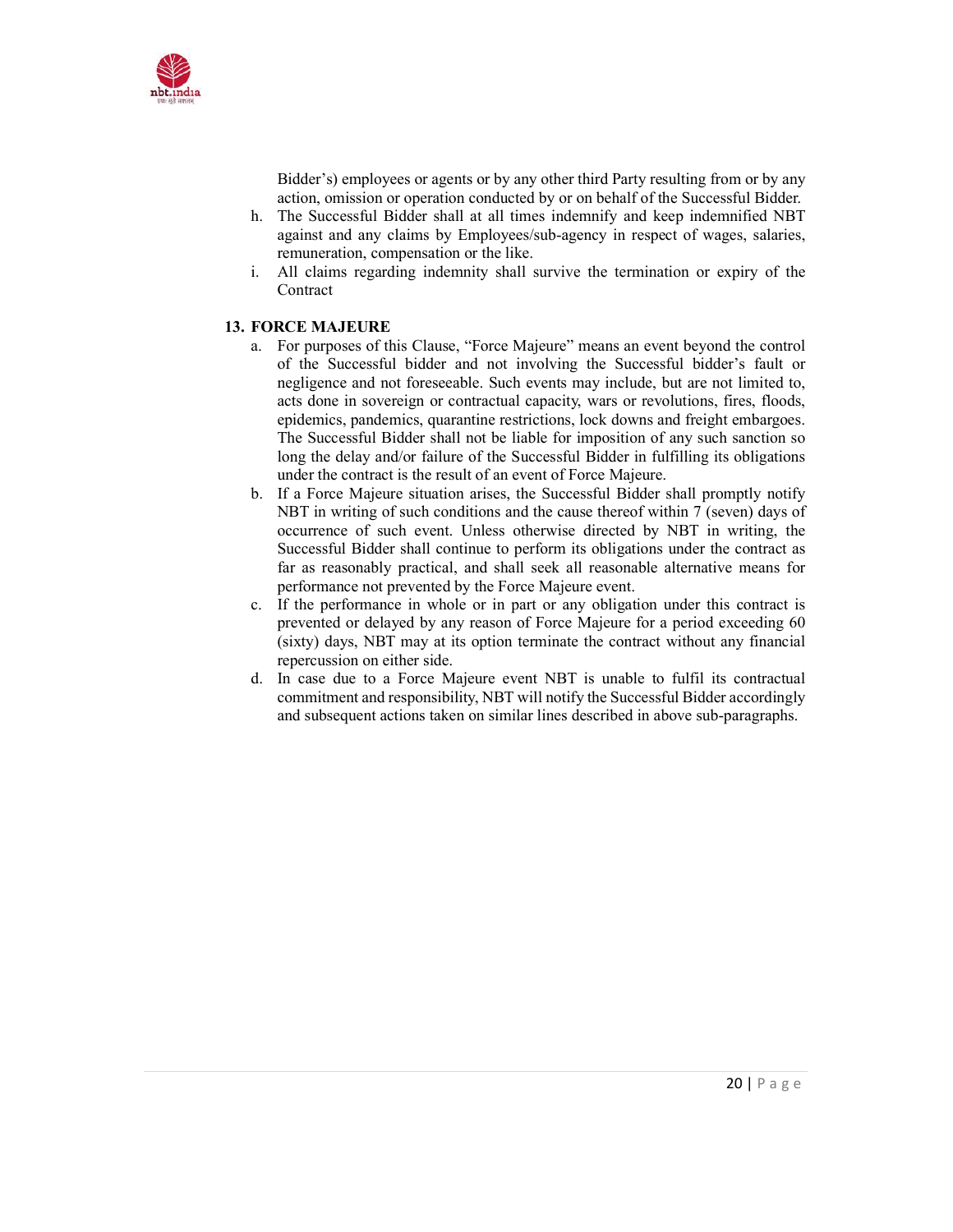

#### Format: I

## EOI Application and Technical Information EOI NO. NBT/Exhibition/NDWBF-2022/SPONS/2021-22. National Book Trust, India

From

To The Director, National Book Trust

 $\mathcal{L}=\mathcal{L}^{\mathcal{L}}$  $\mathcal{L}=\mathcal{L}^{\mathcal{L}}$  , where  $\mathcal{L}^{\mathcal{L}}$ 

EOI No.

Dated:

Subject: Submission of Notice for EOI for empanelment of consultancy Firms/Agencies working in the field of generating/raising sponsorship funds from relevant Companies/Organizations NBT, India mega event New Delhi World Book Fair-2022 (08/01/2021 to 16/01/2021)

Dear Sir,

Being duly authorized to represent and act on behalf of ........................ (Hereinafter referred to as "the Bidder") and having reviewed and fully understood all of the requirements of the EOI document and information provided, the undersigned hereby apply for the project referred above.

We are submitting our Bid enclosing the following, with the details as per the requirements of the Bid Document, for your evaluation.

| Sr. no. | Particulars                                              | Page no. of submitted |
|---------|----------------------------------------------------------|-----------------------|
|         |                                                          | documents             |
|         | Self-Attested copy of the Certified copy of Registration |                       |
| 2.      | Self-Attested copy of the Resume                         |                       |
| 4.      | Self-Attested copy of Experience Certificates            |                       |
| 5.      | Self- Attested copy of Balance Sheet & Profit and Loss   |                       |
|         | Account duly certified along with Income Tax Return      |                       |

21 | P a g e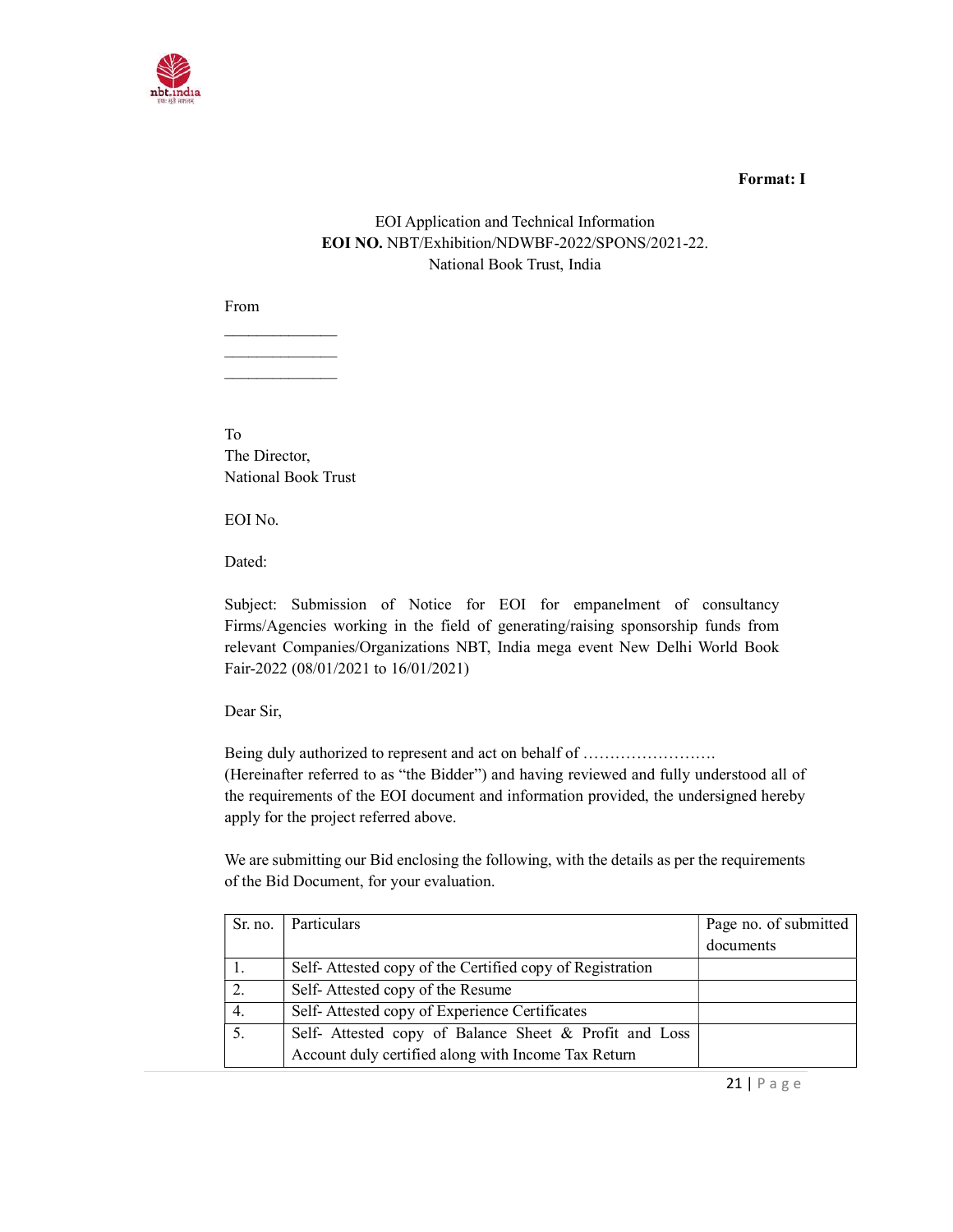

| 6.  | Declaration about blacklisted on Rs. 100/- stamp paper &     |  |
|-----|--------------------------------------------------------------|--|
|     | notarised                                                    |  |
| 7.  | Self-Attested copy of PAN, TAN, GST No. and TDS GST No.      |  |
|     | of the Firm/LLP                                              |  |
| 8.  | Self-Attested copy formats                                   |  |
| 9.  | Self- Attested copy of entire set of EOI documents including |  |
|     | Financial bid, duly signed and sealed by the authorized      |  |
|     | signatory in all pages.                                      |  |
| 10. | Self-Attested copy of Unconditional letter of acceptance as  |  |
|     | per Format II                                                |  |
| 11. | The Firms/Agencies participating has to submit their         |  |
|     | exhaustive list of probable sponsors as per their expected   |  |
|     | priority                                                     |  |
| 12. | Priority list as per Format VII                              |  |

We hereby agree to fully comply with, abide by and accept without variation, deviation or reservation all technical, commercial and other conditions whatsoever of the Bidding Documents and Amendment/ Addendum to the Bidding Documents, if any, for subject EOI.

We understand that any deviation/exception in any form may result in rejection of Bid. We, therefore, certify that we have not taken any exceptions/deviations anywhere in the Bid and we agree that if any deviation/exception is mentioned or noticed, our Bid may be rejected.

We hereby further confirm that any deviation/exception with reference to instructions and terms and conditions if mentioned in our Bid, shall not be recognized and shall be treated as null and void.

Signature of the bidder or: \_\_\_\_\_\_\_\_\_\_\_\_\_\_\_\_\_\_\_ Authorized Signatory

Name of the bidder:

Company Seal: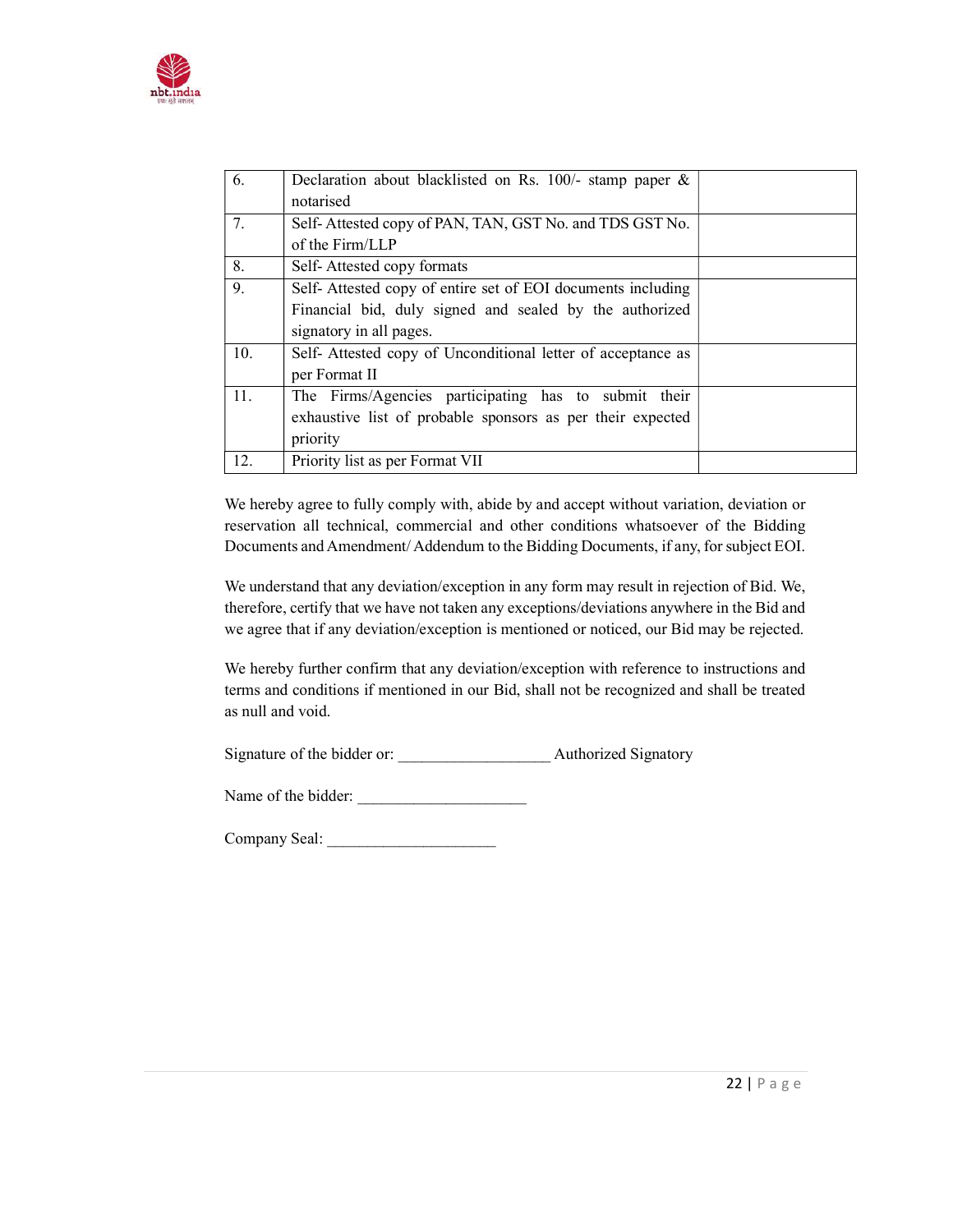

Format: II

#### UNCONDITIONAL ACCEPTANCE LETTER

#### (To be given on Letter head along with Technical Bid)

To, The Director, National Book Trust, India, 05, Nehru Bhawan, Phase-II, Institutional Area Vasan Kunj New Delhi-110070

#### Sub: - Acceptance of NBT, India EOI notice conditions

"Notice for EOI for empanelment of consultancy Firms/Agencies working in the field of generating/raising sponsorship funds from relevant Companies/Organizations for its mega event New Delhi World Book Fair-2022 (08/01/2021 to 16/01/2021)"

EOI ID: NBT/Exhibition/NDWBF-2022/SPONS/2021-22. Sir,

I/We have read all the clauses, terms and conditions of EOI by NBT, India for "Notice for EOI for empanelment of consultancy Firms/Agencies working in the field of generating/raising sponsorship funds from relevant Companies/Organizations for its mega event New Delhi World Book Fair-2022 (08/01/2021 to 16/01/2021)" and accept them unconditionally. I/We understand that in case of conditional offer my/our EOI shall be summarily rejected.

I/We declare that I/We have not paid and shall not pay any bribe to any officer of NBT for awarding this contract at any stage during its execution or at the time of payment of bills and further if any officer of NBT asks for bribe/gratification, I/We shall immediately report it to the Director, NBT.

The required Bid Security Declaration Undertaking for this work has also been submitted and the Signed copy of Bid Security Declaration Undertaking is enclosed herewith.

Date: Sincerely yours Place: (Signature of the EOI with rubber stamp)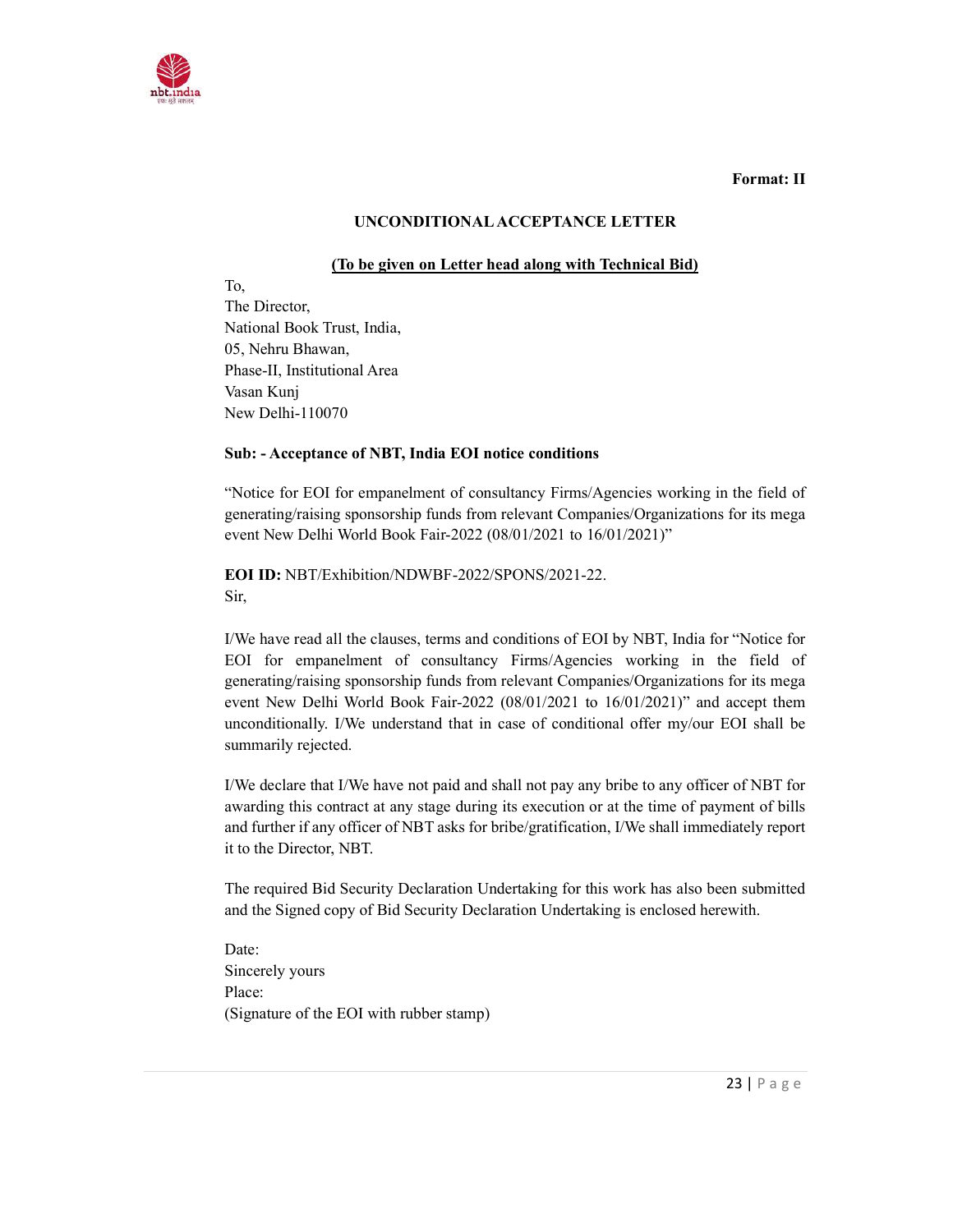

#### Format: III

## TECHNICAL BID

| $\mathbf{1}$   | Name of the Firm/LLP                                                                                                                                                                                                                                                                          |        |
|----------------|-----------------------------------------------------------------------------------------------------------------------------------------------------------------------------------------------------------------------------------------------------------------------------------------------|--------|
| $\overline{2}$ | Complete Postal Address:                                                                                                                                                                                                                                                                      |        |
| $\overline{3}$ | Pin code / Zip code                                                                                                                                                                                                                                                                           |        |
| $\overline{4}$ | <b>Contact Information</b><br>Office Phone Number:<br>Residence Phone<br>Number:<br>Mobile Number:<br>Fax:<br>E-Mail:<br>Name &Designation of<br>Contact Persons                                                                                                                              |        |
| 5              | Year of Establishment:<br>(enclose the copy of the<br>registration certificate)                                                                                                                                                                                                               |        |
| 6              | Nature of Business                                                                                                                                                                                                                                                                            |        |
| $\overline{7}$ | Details of Partners<br>/Directors                                                                                                                                                                                                                                                             |        |
| 8<br>9         | <b>Registration Details</b><br>(attach proof)<br>Firm Registration<br>Number & Date:<br>Income Tax PAN & TAN:<br><b>GST Registration No.:</b><br>TDS-GST Registration<br>$No.$ :-<br>Others, if any:<br><b>Debarred/black listed</b><br>by CBI/CVC/any other<br><b>Government agencies: -</b> | Yes/NO |
| 10             | <b>Bid Security</b>                                                                                                                                                                                                                                                                           |        |
|                | Declaration in lieu of<br><b>EMD</b>                                                                                                                                                                                                                                                          |        |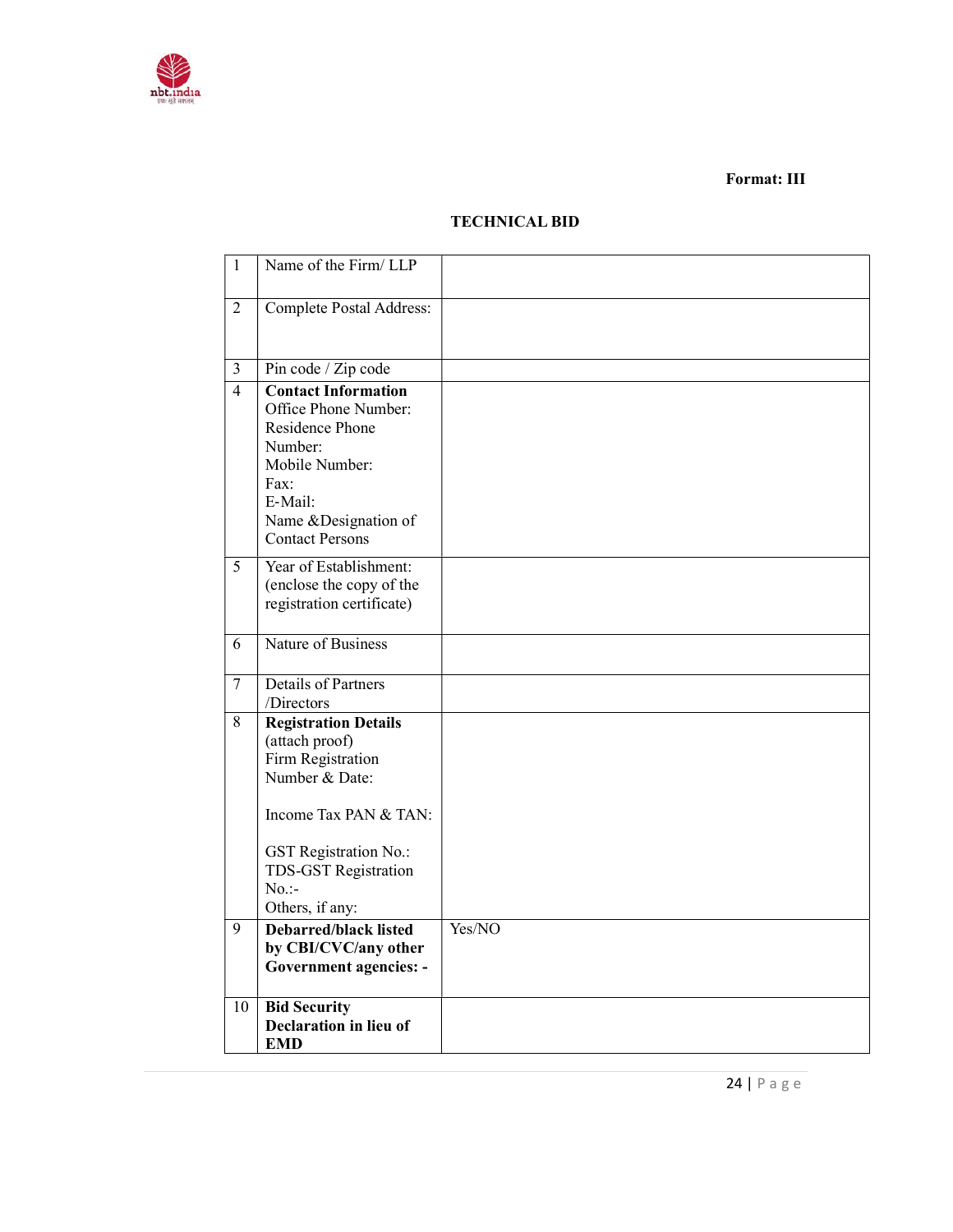

| 11 | <b>Bank Account</b>                                          |                                                                                          |
|----|--------------------------------------------------------------|------------------------------------------------------------------------------------------|
|    | <b>Particulars:</b>                                          |                                                                                          |
|    | Name of the $A/c$ holder                                     |                                                                                          |
|    | Complete Bank Account                                        |                                                                                          |
|    | No.                                                          |                                                                                          |
|    | Account type $(SB/CA)$                                       |                                                                                          |
|    | Name of the Bank                                             |                                                                                          |
|    | Branch & Address                                             |                                                                                          |
|    | Branch contact phone                                         |                                                                                          |
|    | Nos.                                                         |                                                                                          |
|    | 11 digit IFS code                                            |                                                                                          |
|    |                                                              | I / we hereby confirm that the particulars given above are correct and complete and also |
|    | undertake to advise any future changes to the above details. |                                                                                          |
|    |                                                              |                                                                                          |
|    |                                                              |                                                                                          |
|    |                                                              |                                                                                          |
|    | Name, seal $\&$ signature of the Authorized signatory        |                                                                                          |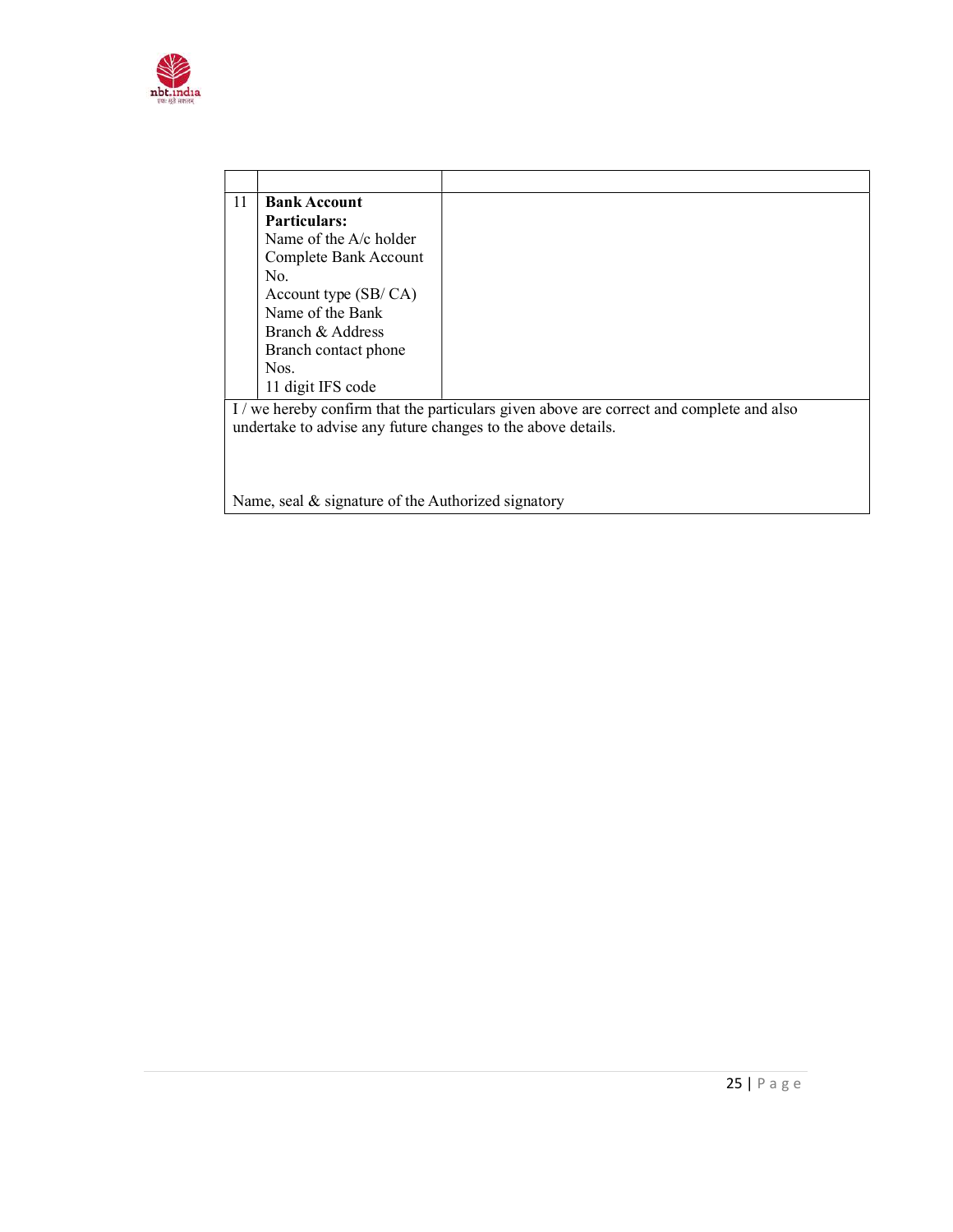

Format: IV

## FORMAT OF BID SECURITY DECLARATION FROM BIDDERS IN LIEU OF EMD (On Bidders Letter head)

(i) That I / we have availed the benefit of waiver of EMD while submitting our offer against the subject EOI and no EMD being deposited for the said EOI.

(ii) That in the event we withdraw / modify our bid during the period of validity, I/we fail to execute formal contract agreement within the given timeline OR I/we fail to submit a Performance Security within the given timeline Or I/we commit any breach of EOI Conditions / Contract which attracts penal action of forfeiture of EMD and I/we will be suspended from being eligible for bidding / award of all future contract(s) of NBT, India for a period of one year from the date of committing such breach.

Authorized Signatory:

Name & Seal of the Firm:

Date:

Place: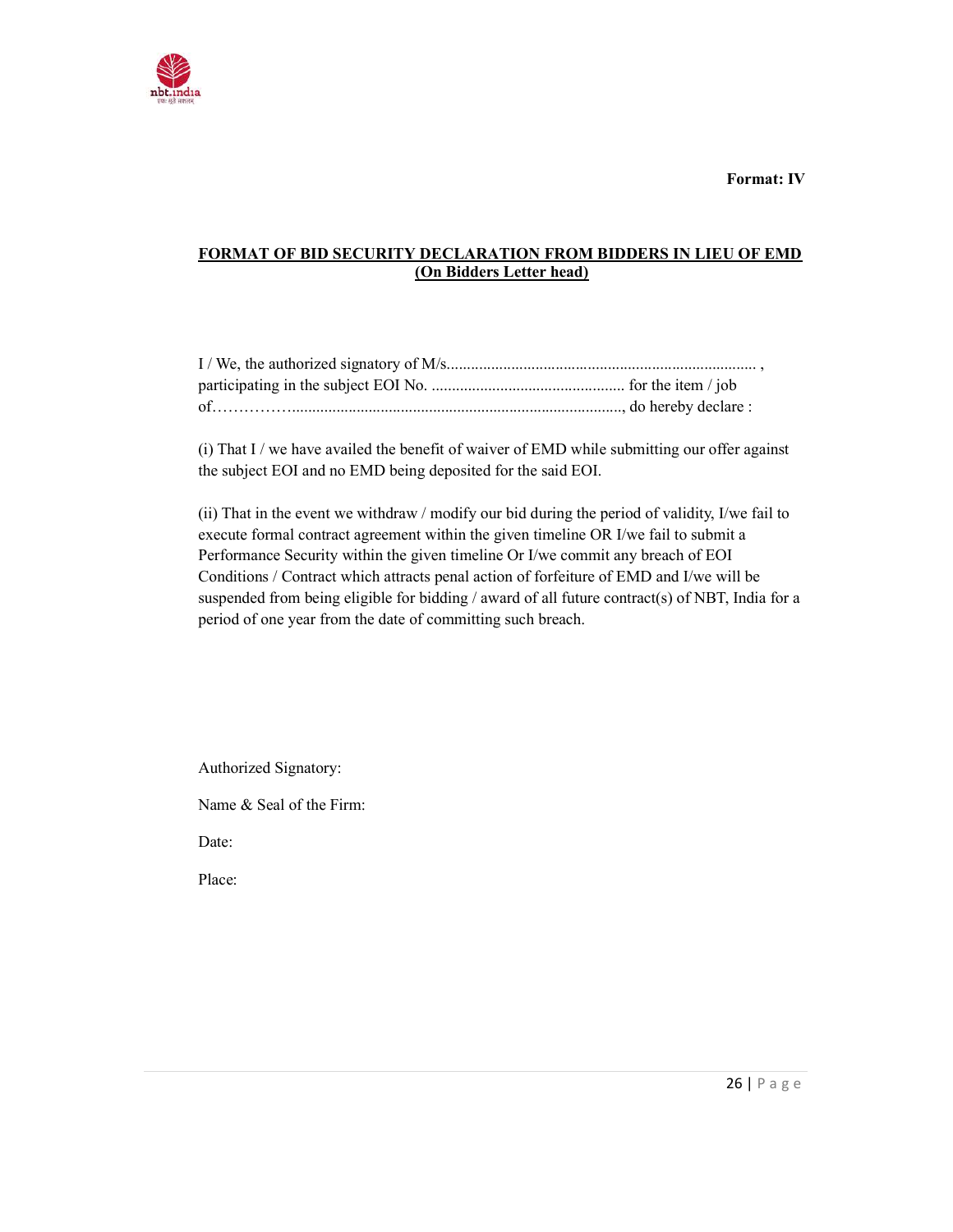

Format: V

## Financial Bid in respect of National Book Trust, India and its Regional Office (To be filled by bidder)

 Name of Job/ services: Empanelment of Consultancy Firm for Sponsorship for NBT mega event NDWBF

Name of Organization: National Book Trust, India

EOI NO.: NBT/Exhibition/NDWBF-2022/SPONS/2021-22.

### Name of Bidder:

Sponsorship Fee to be mentioned as per slab

| SI.<br>No. | <b>Particulars</b>                             | Amount. $(\% )$<br>(Revenue<br>based/<br>Performance driven) |
|------------|------------------------------------------------|--------------------------------------------------------------|
|            | On Final materialised<br>sponsorship proposal. |                                                              |

Note:

A) Amount quoted should be included all the taxes/TA/DA/Other expenses/Other Cost to be incurred for fund raising/generation in connection to Sponsorship excluding GST.

| <b>Signature</b>                |  |
|---------------------------------|--|
|                                 |  |
| Name of signatory               |  |
|                                 |  |
| <b>Designation of signatory</b> |  |
| <b>Official seal</b>            |  |

## Evaluation criteria for Financial Bids:

- 1.1 The bids should be unconditional. Conditional bids would be summarily rejected.
- 1.2 Financial Bids shall be opened only after due scrutiny of Technical Bids in respect of the technically eligible Bidders only.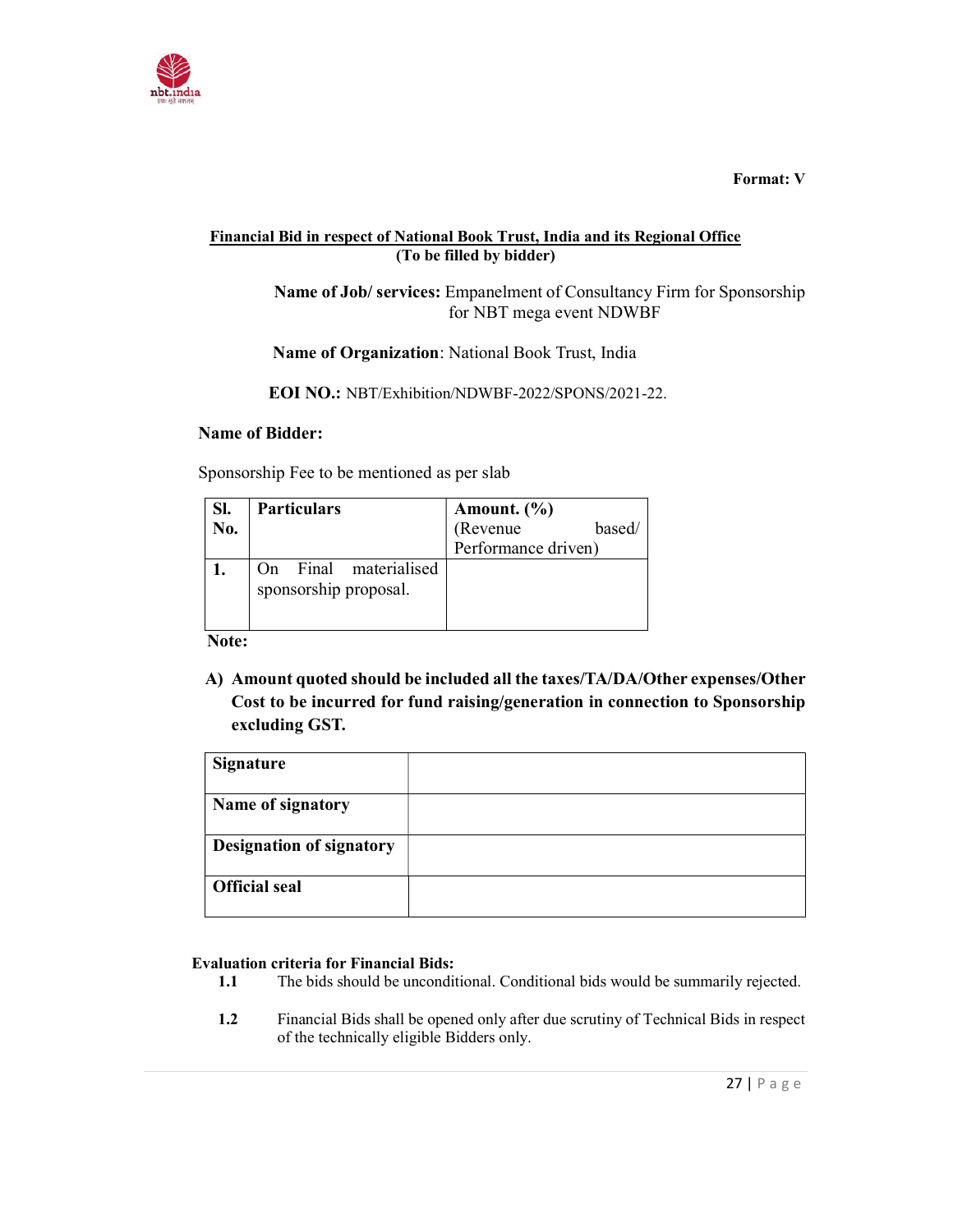

(The Date & Time for opening of Financial Bids shall be intimated to the technically eligible Bidders later).

- 1.3 Evaluations of bids shall be done on the basis of rates quoted in the financial bid separately.
- 1.4 If any tie in price bids received from different bidders, then it shall be at the discretion of the Director (National Book Trust, India) to select the suitable bidder.
- 1.5 Disputes, if any, shall be resolved by sole Arbitration nominated by the Chairman, National Book Trust, India.